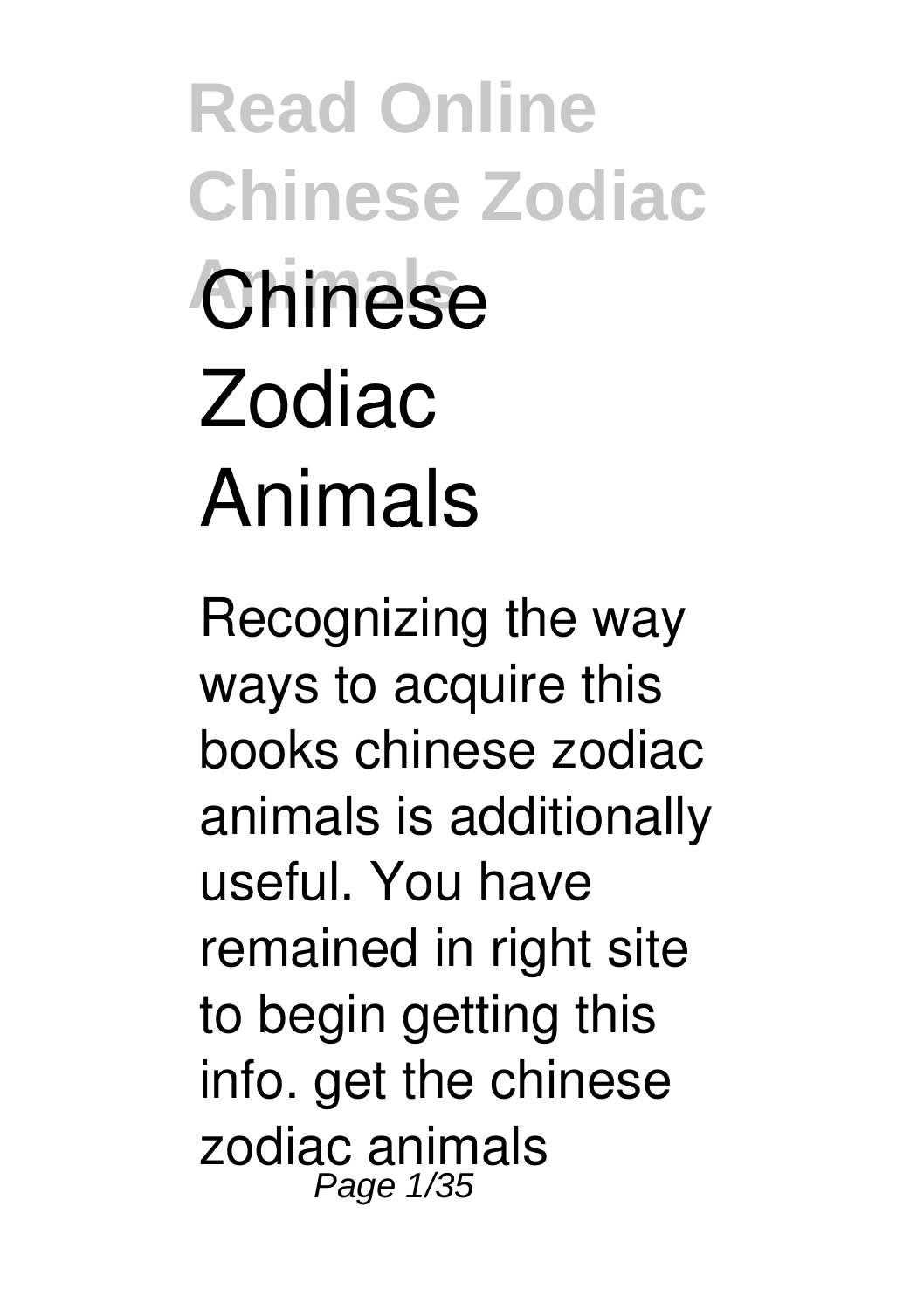*<u>Anember</u>* that we meet the expense of here and check out the link.

You could buy guide chinese zodiac animals or acquire it as soon as feasible. You could speedily download this chinese zodiac animals after getting deal. So, subsequently you Page 2/35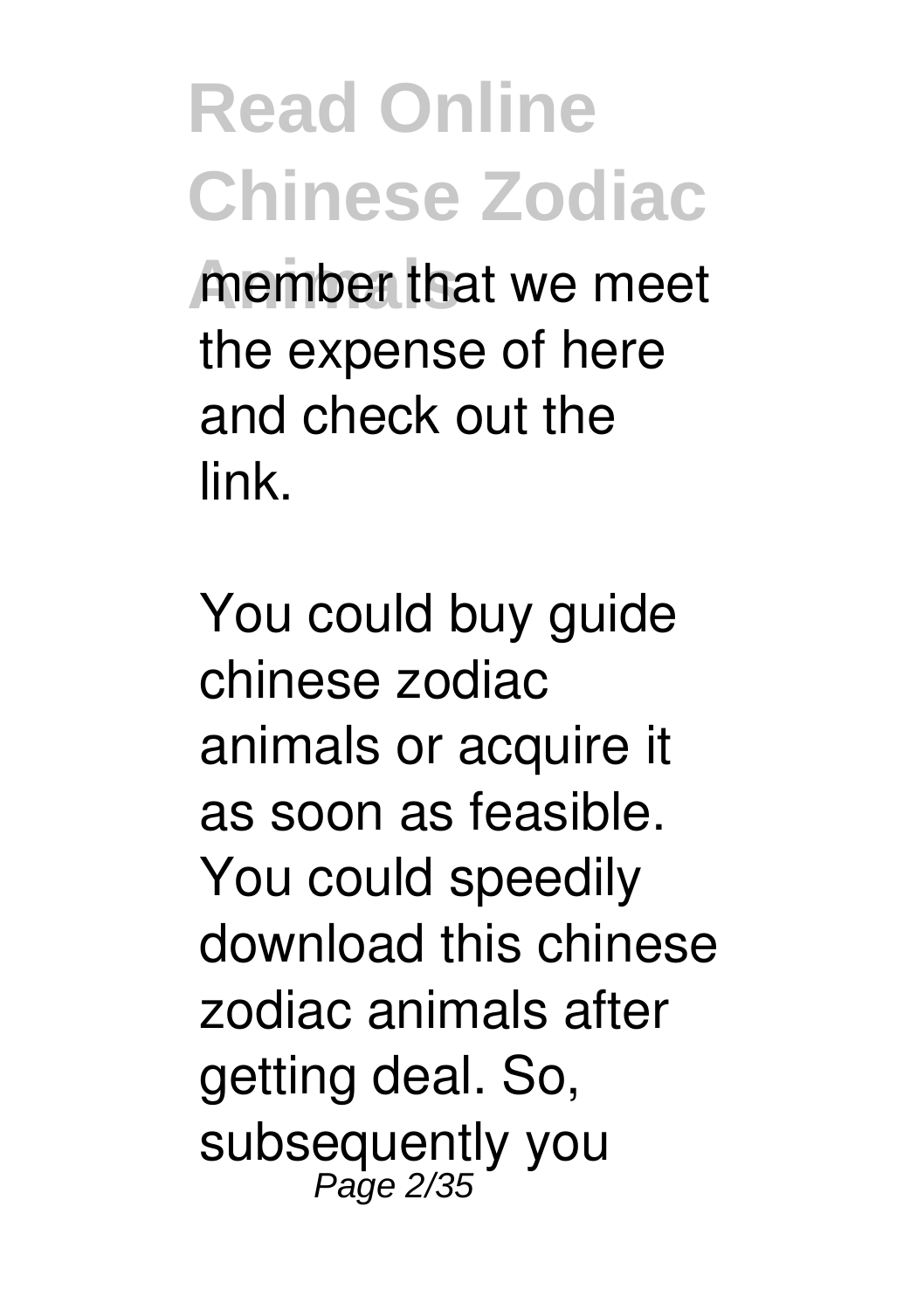**require the book** swiftly, you can straight acquire it. It's thus totally simple and therefore fats, isn't it? You have to favor to in this proclaim

*The myth behind the Chinese zodiac - Megan Campisi and Pen-Pen Chen* The Great Race - Chinese Zodiac | Folk Tale Page 3/35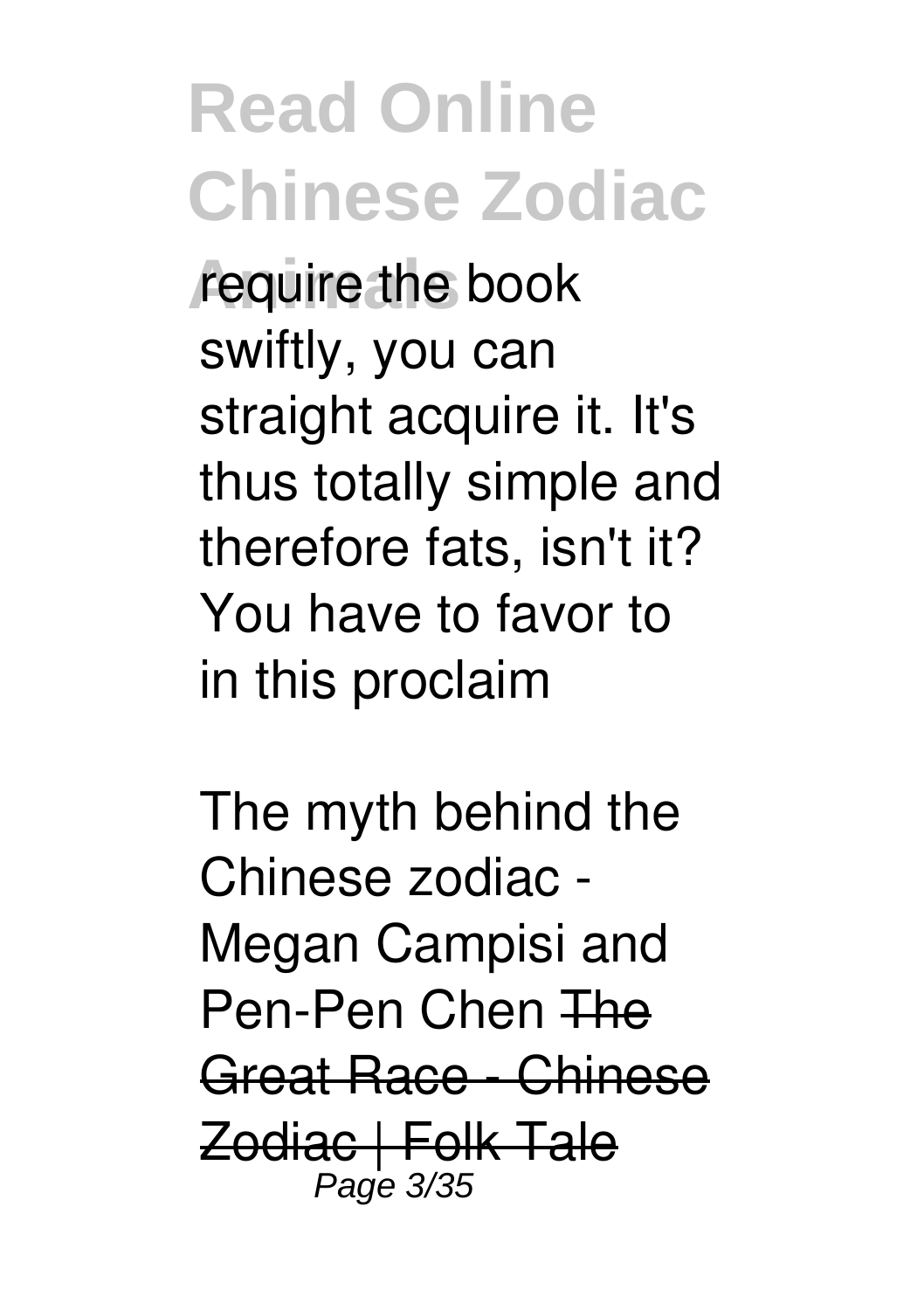**Read Online Chinese Zodiac Animals** Time | A Cool School Folk Tale Chinese for kids learning Mandarin: Chinese Zodiac Animals The Chinese zodiac, explained | ShaoLan CHINESE STORY : The 12 animals of the chinese zodiac (Read Aloud) The Great Race - How the Chinese Zodiac was created The Great Page 4/35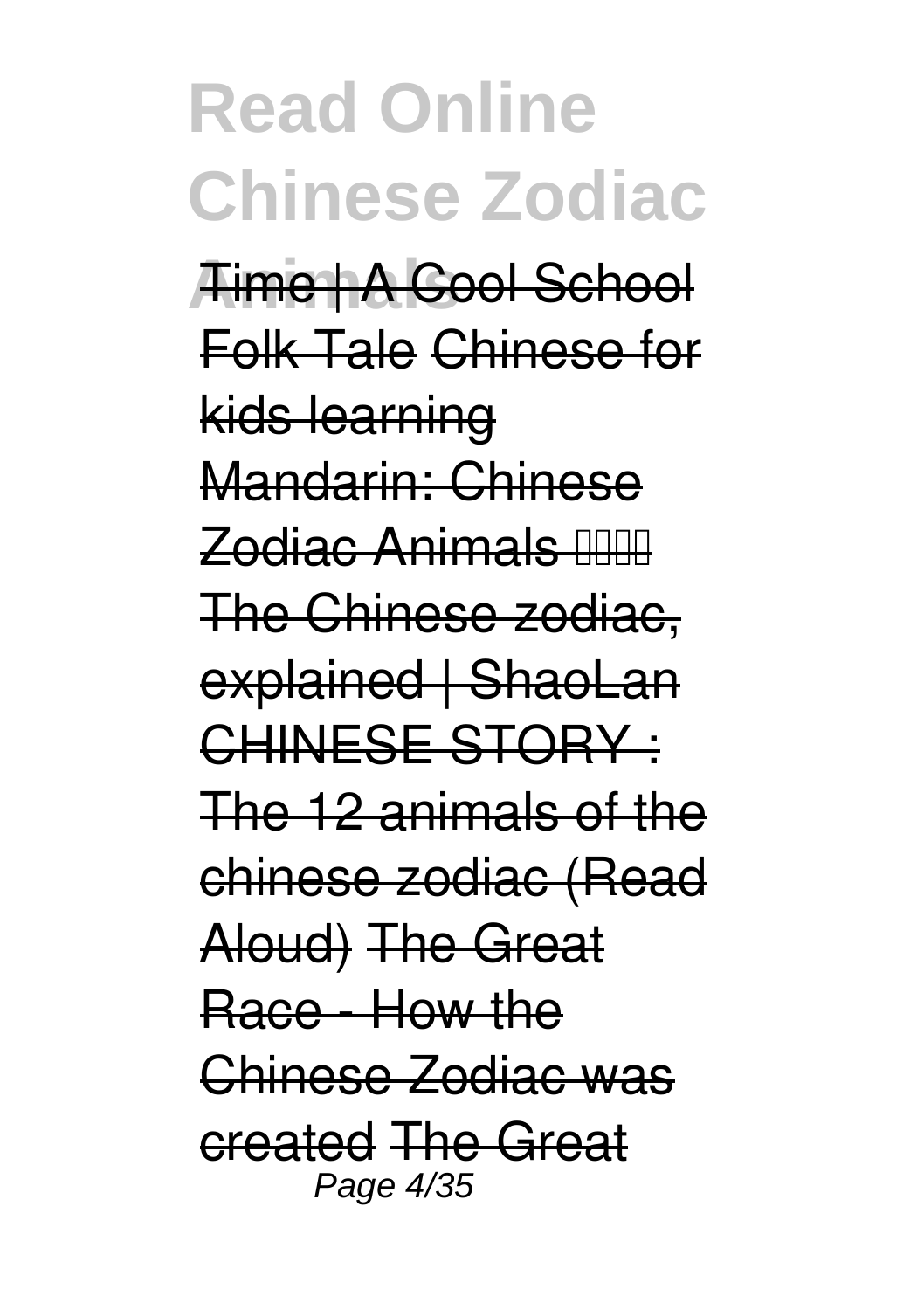**Read Online Chinese Zodiac Race: The Story of** the Chinese Zodiac (Read Aloud) Learn Mandarin Chinese Zodiac Animals II earn Chinese With Emma *Cat and Rat the legend of the Chinese Zodiac AR read aloud* 2021 Year of the Metal Ox - Simplicity and Rebuilding - quick predictions for each Page 5/35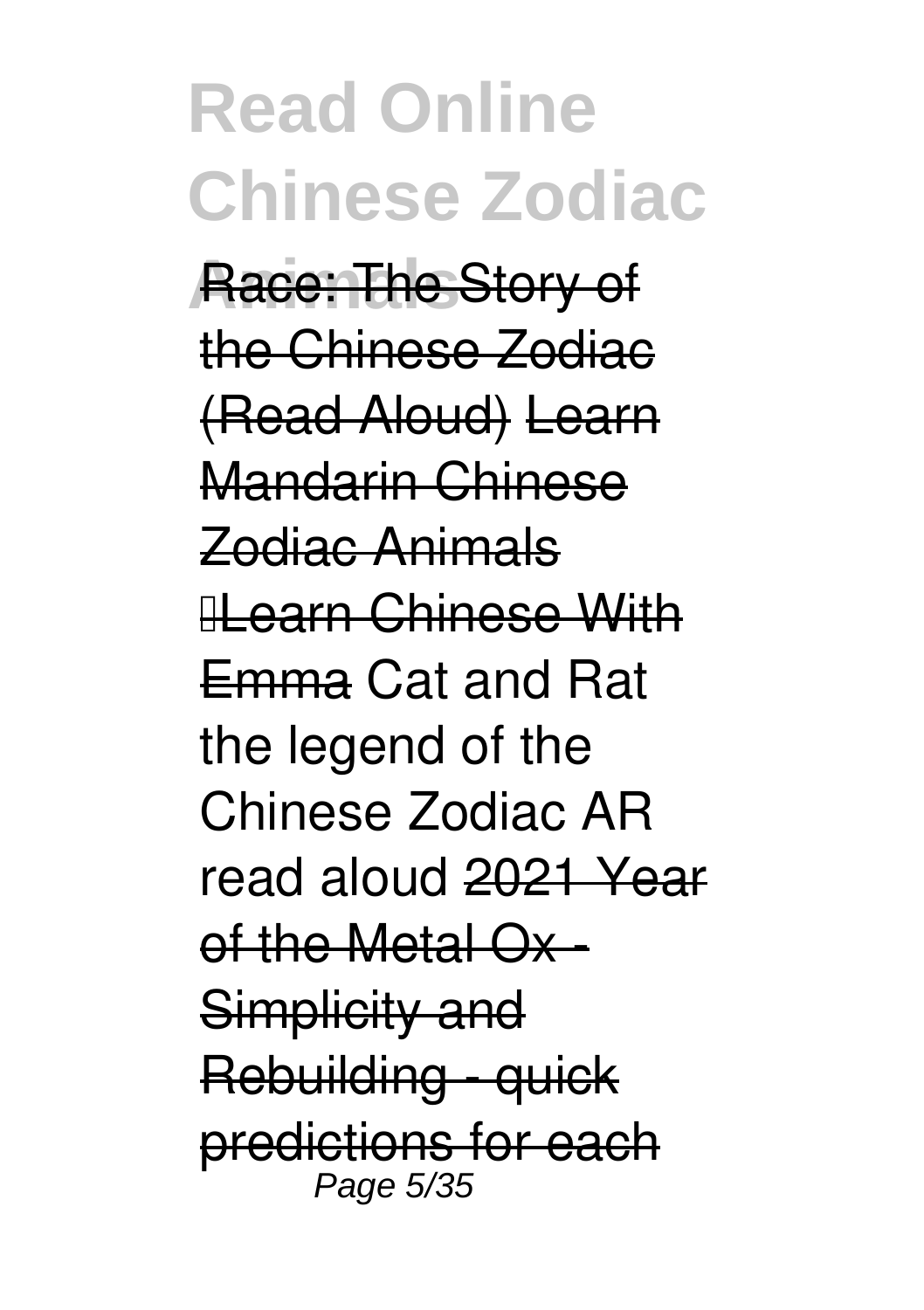**Read Online Chinese Zodiac Sign Story of the** Chinese Zodiac Chinese Zodiac Animals (CHINESE ZODIAC) Dragon chinese horoscope 2021 prediction ShaoLan's Chineasy: Lesson 1 What Your Chinese Zodiac Says About You Learn to read Chinese ... with ease! | ShaoLan *KAPALARAN* Page 6/35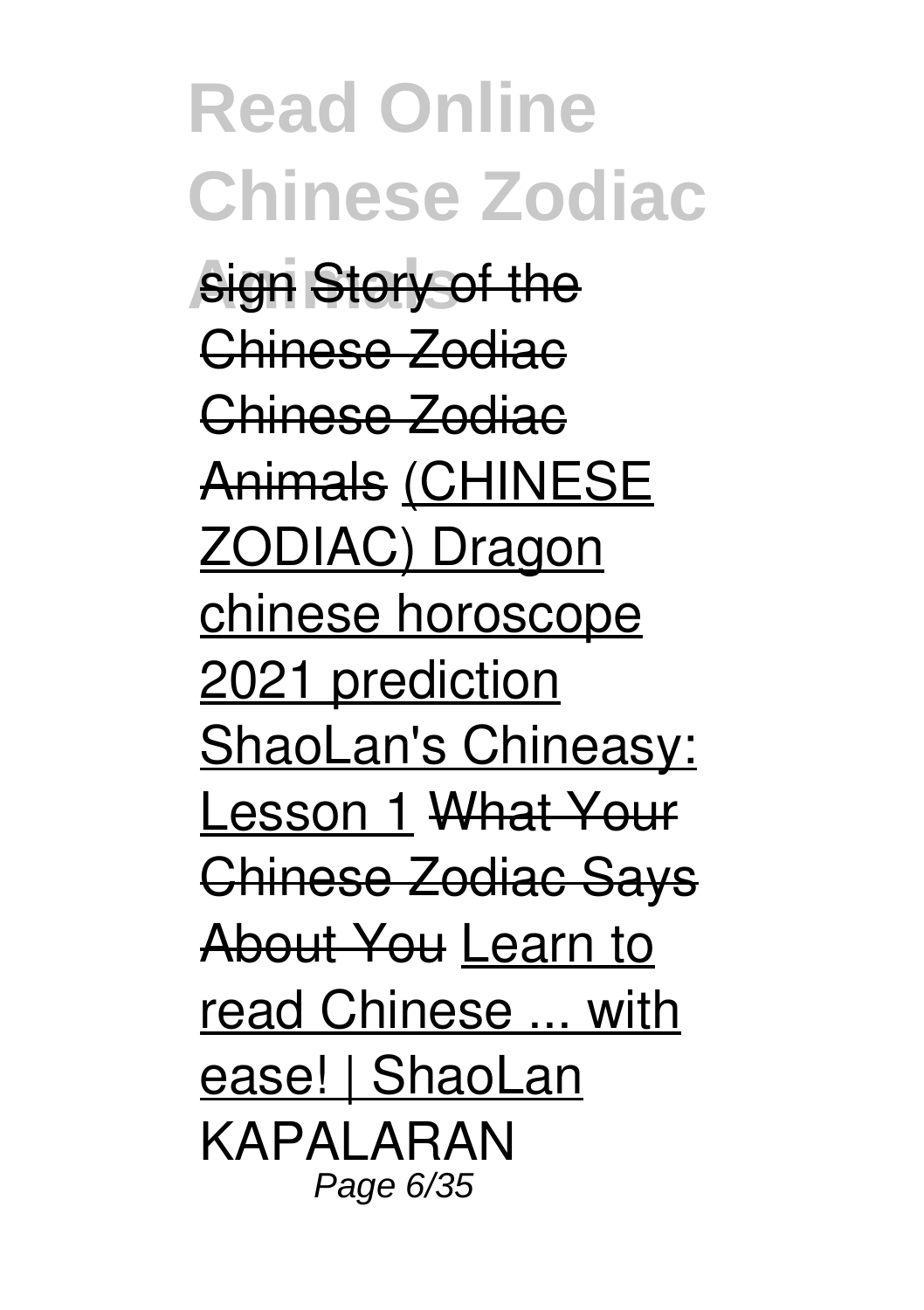**Read Online Chinese Zodiac Animals** *HOROSCOPE December 19, 2020 Tagalog Horoscope | Lucky Colors | Lucky Numbers| Zodiac Life* The hidden meanings of yin and yang - John Bellaimey The MOST POWERFUL Chinese Zodiac Signs of 2019 - Know Everything **12 Animal Zodiac Song Practice** The Great Race Chinese Zodiac Page 7/35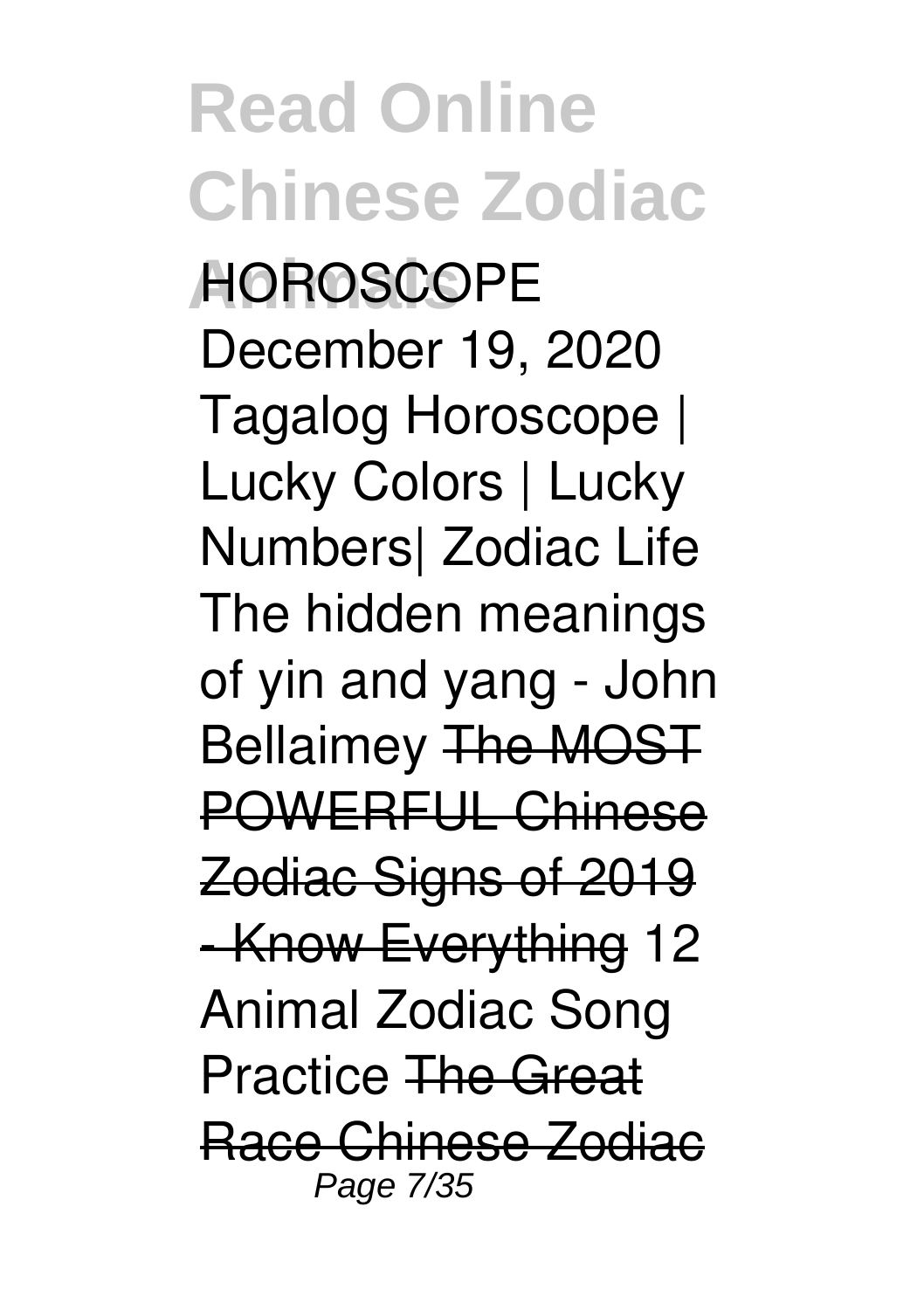**Animals Learn \"Head, Shoulders, Knees, and Toes\" in Mandarin Chinese ❤ Learn Chinese With Emma TK Chan's New Book Zodiac Animals - Chinese Cuisine** Chinese New Year zodiac sign | Zodiac learning for kids and parents 13 - The 12 Chinese Signs Coloring Book BEST Page 8/35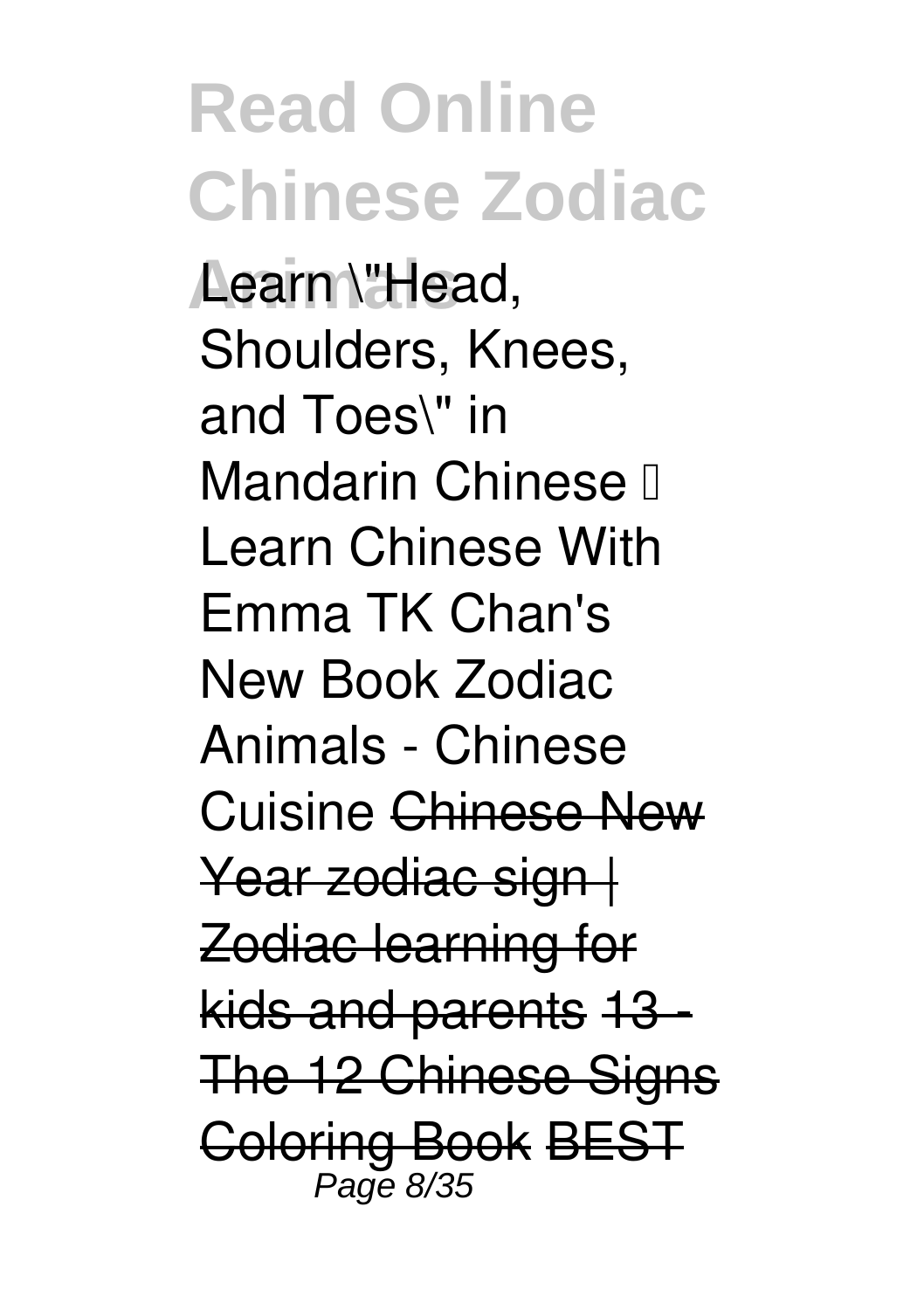**Read Online Chinese Zodiac Animals** LEARNING® Book Reader Animal Kingdom | 30 sec Video *Chinese zodiac book written by Argentine researcher a hot sale in Buenos Aires* How to Say Chinese Zodiac Animals in Chinese | The 12 Chinese Zodiac Sign Animals The Story of the Chinese Zodiac [A Page 9/35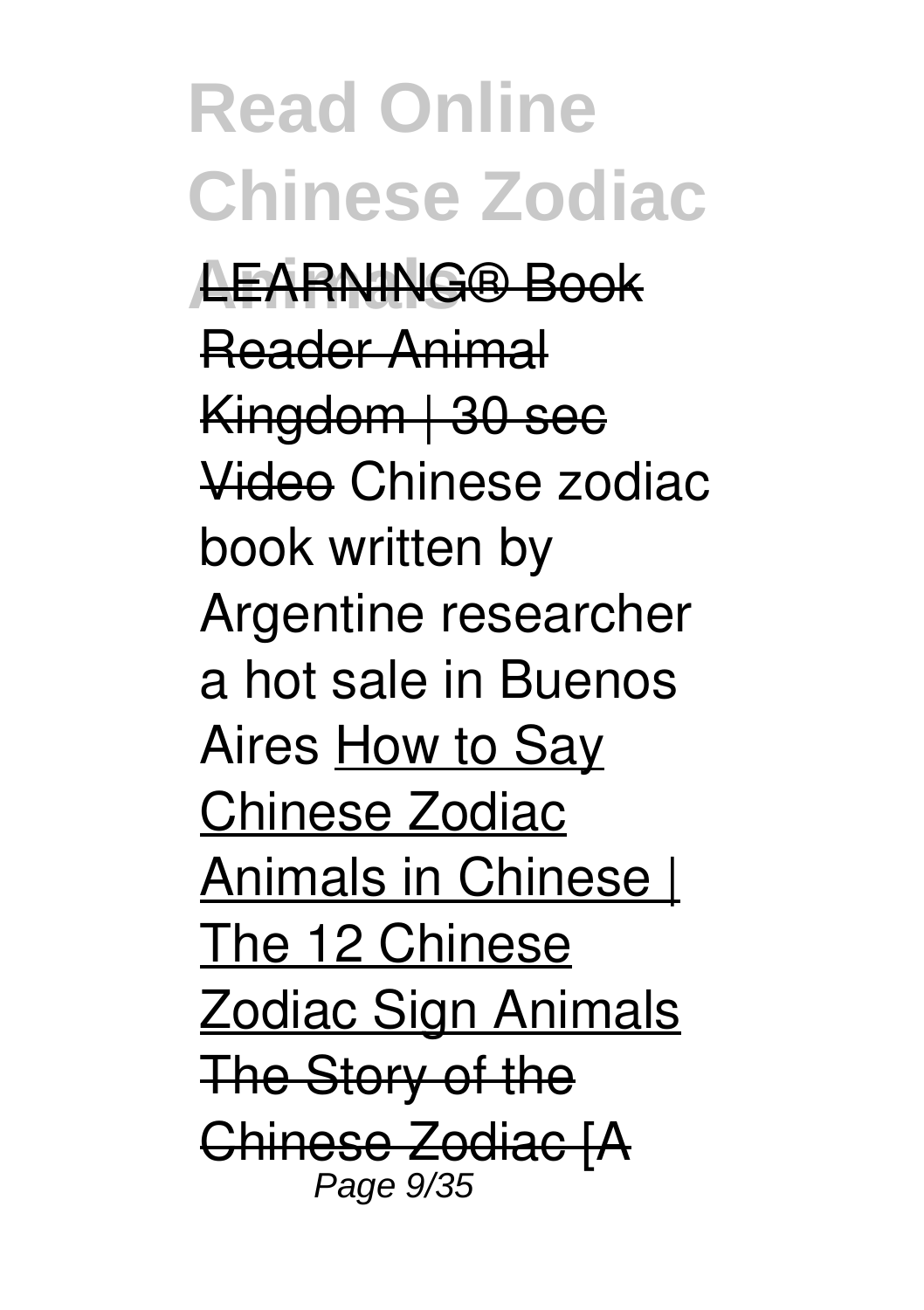**Read Online Chinese Zodiac Puppet Showl Kids Learn Mandarin - Twelve Zodiac** Animals **IIIII** | Level 1 **Story | Little Chinese Learners Chinese Zodiac Animals** The Chinese zodiac, or shengxiao (/shnngsshyao/ **Iborn** resembling'), is a repeating cycle of 12 years, with each year being represented by<br><sup>Page 10/35</sup>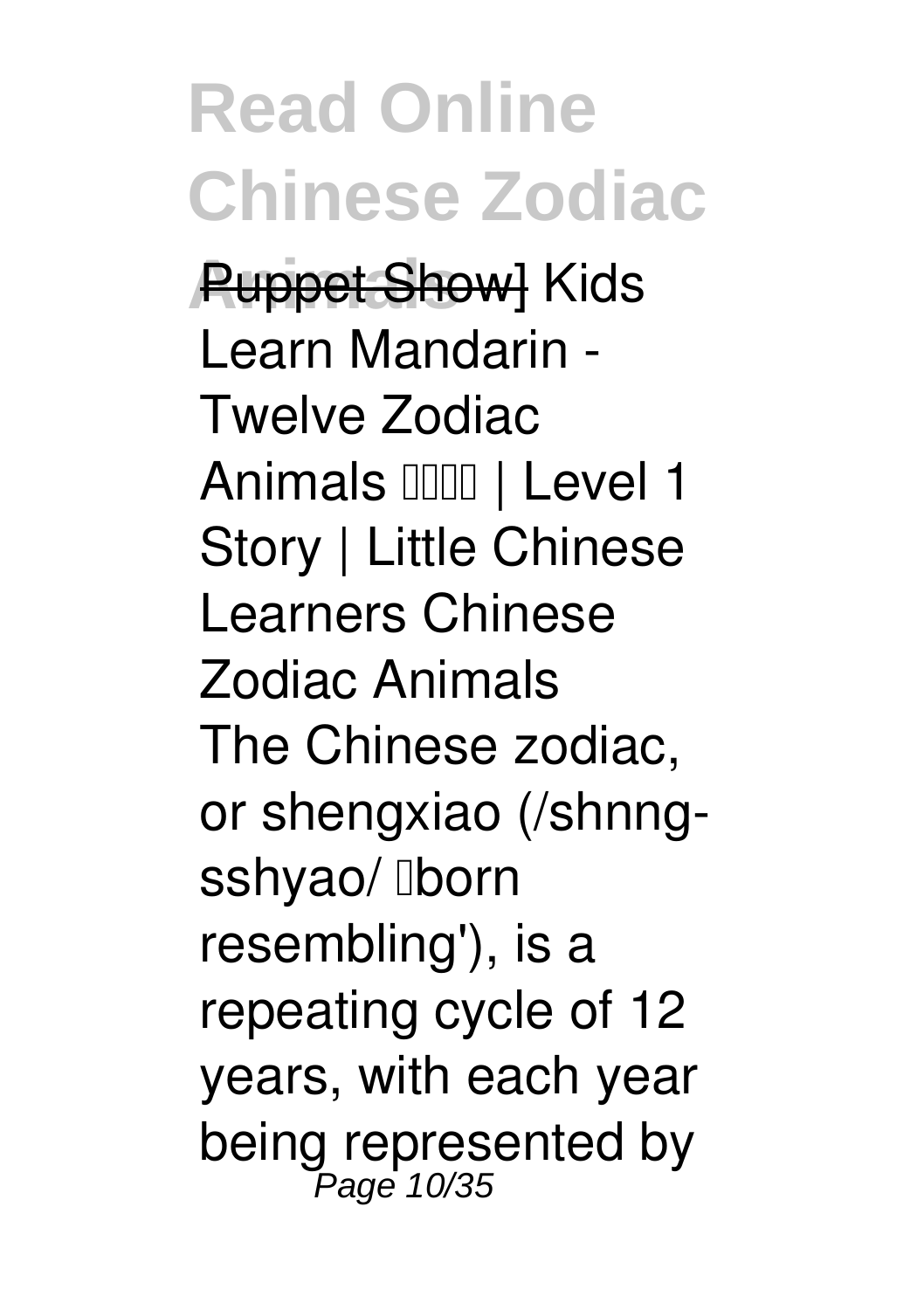**Amanimal and its** reputed attributes. In order, the 12 Chinese horoscope animals are: Rat, Ox, Tiger, Rabbit, Dragon, Snake, Horse, Goat, Monkey, Rooster, Dog, Pig.

**Chinese Zodiac, 12 Zodiac Animals, Find Your Zodiac Sign** Outline of 12 Zodiac Page 11/35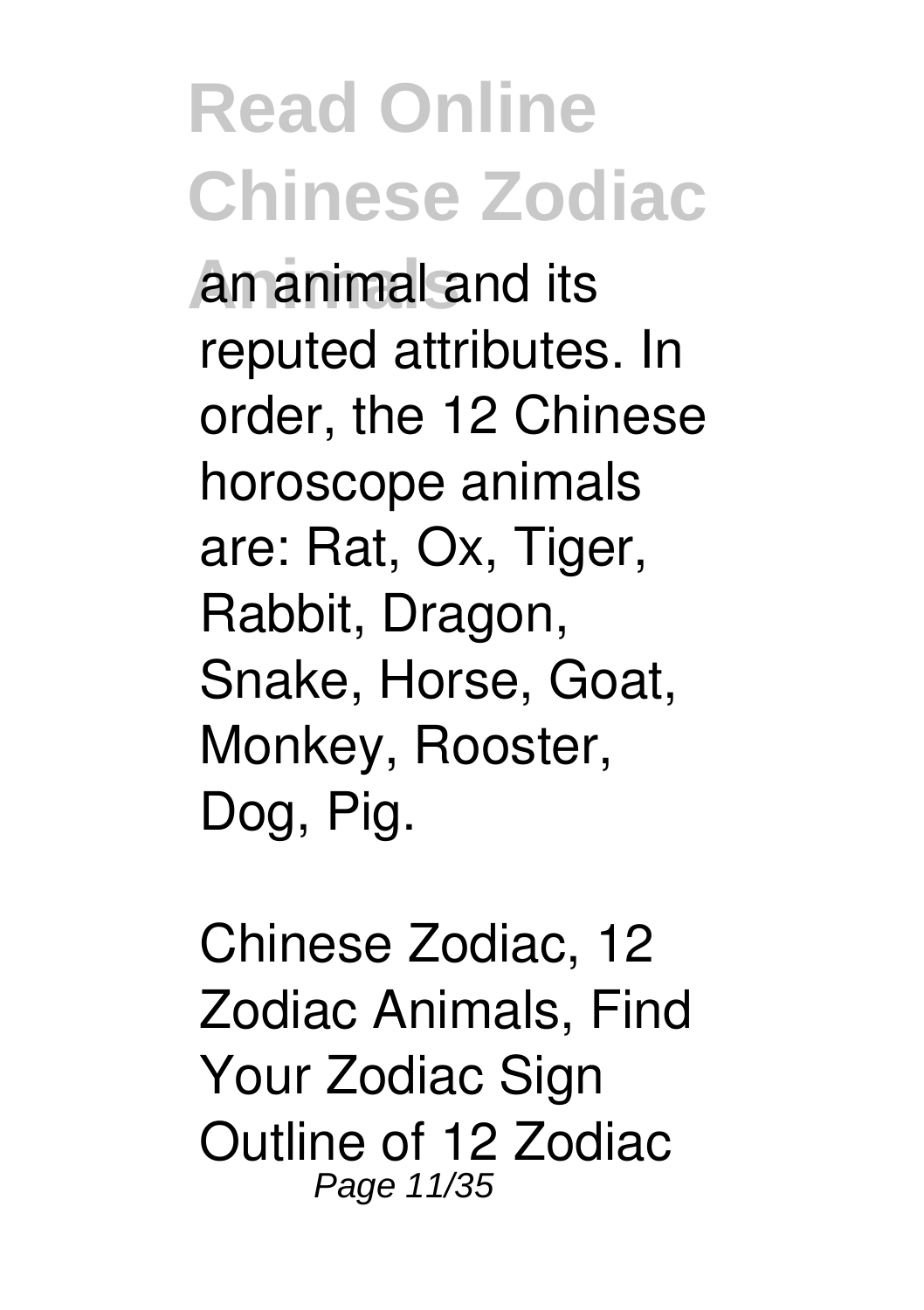**Animals** Animals: Personality, Compatibility, Fortune-Telling Pig. Chinese zodiac is actually an imaginary belief, basing on the zodiac animals' temperament, and combining the... Dog. Rooster. Monkey. Sheep. Horse. Snake. Dragon. Rabbit. Tiger. Ox. Rat.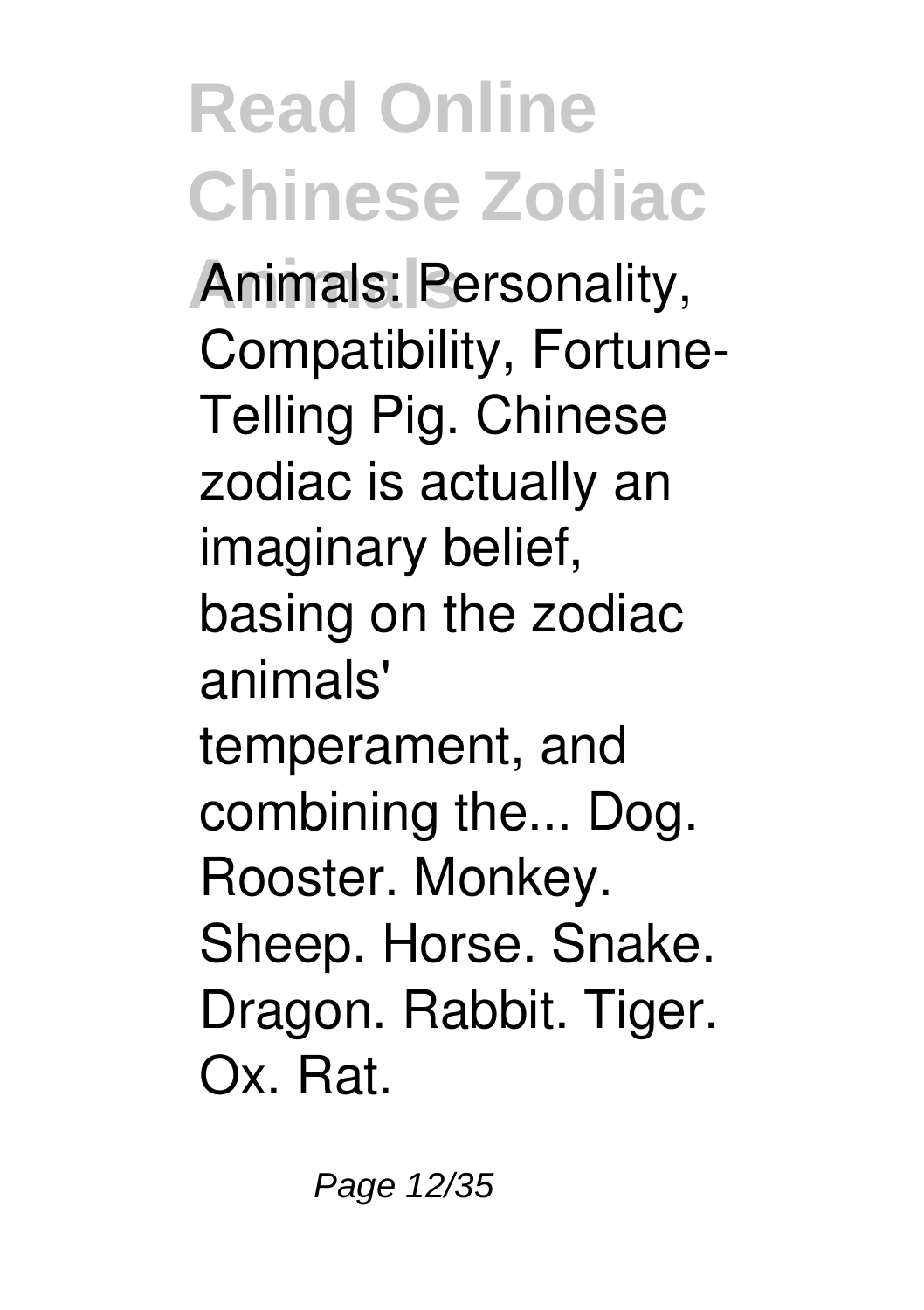**Animals Chinese Zodiac: 12 Animal Signs, Calculator, Origin, App** The animals for each day are as follows: Sunday: Monkey Monday: Goat Tuesday: Dragon, Pig Wednesday: Tiger, Horse Thursday: Rat, Snake Friday: Rabbit, Dog Saturday: Ox, Rooster Page 13/35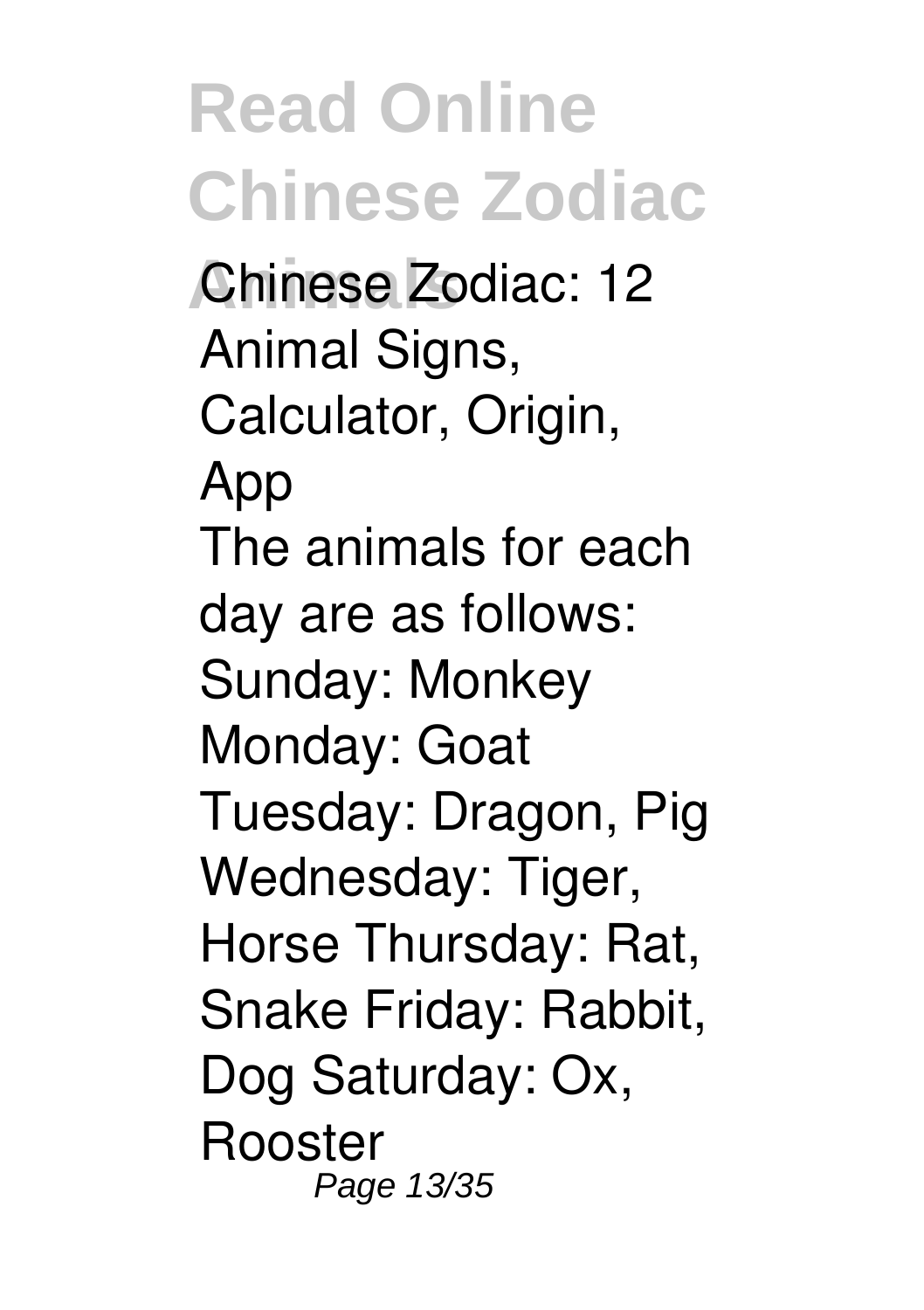**Read Online Chinese Zodiac Animals Chinese zodiac - Wikipedia** Chinese zodiac (**Illshēngxiào**) is based on a twelve year cycle, with each year of the lunar calendar in the cycle associated with an animal sign. The 12 animals in order are: Rat, Ox, Tiger, Rabbit, Dragon, Page 14/35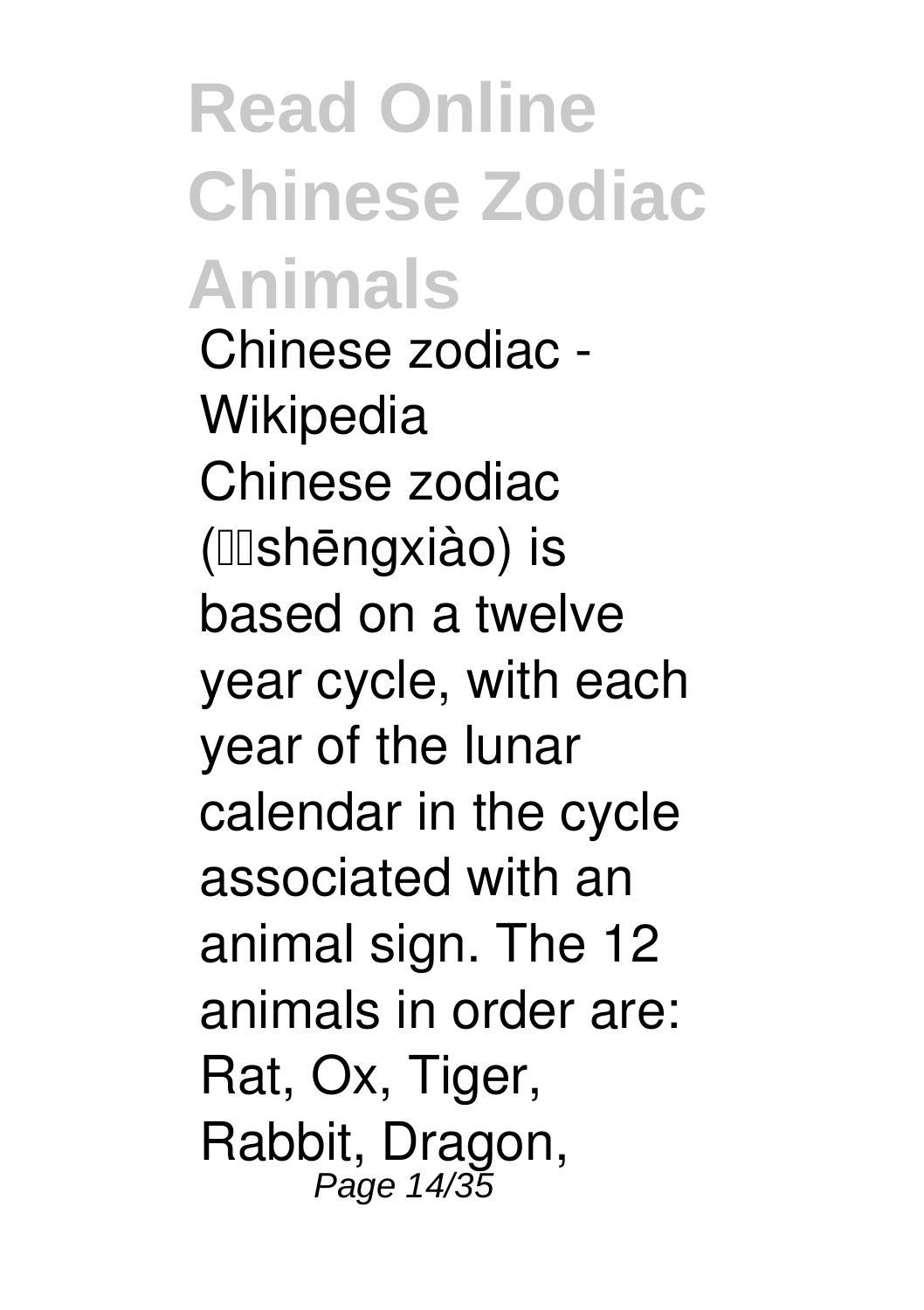**Animals** Snake, Horse, Sheep (Goat), Monkey, Rooster, Dog and Pig.

**Chinese Zodiac: 12 Zodiac Animal Signs with Calculator ...** Chinese zodiac animals are listed here in order of their rotation and appearance on the Chinese calendar. Rat, ox, tiger, rabbit,<br>Page 15/35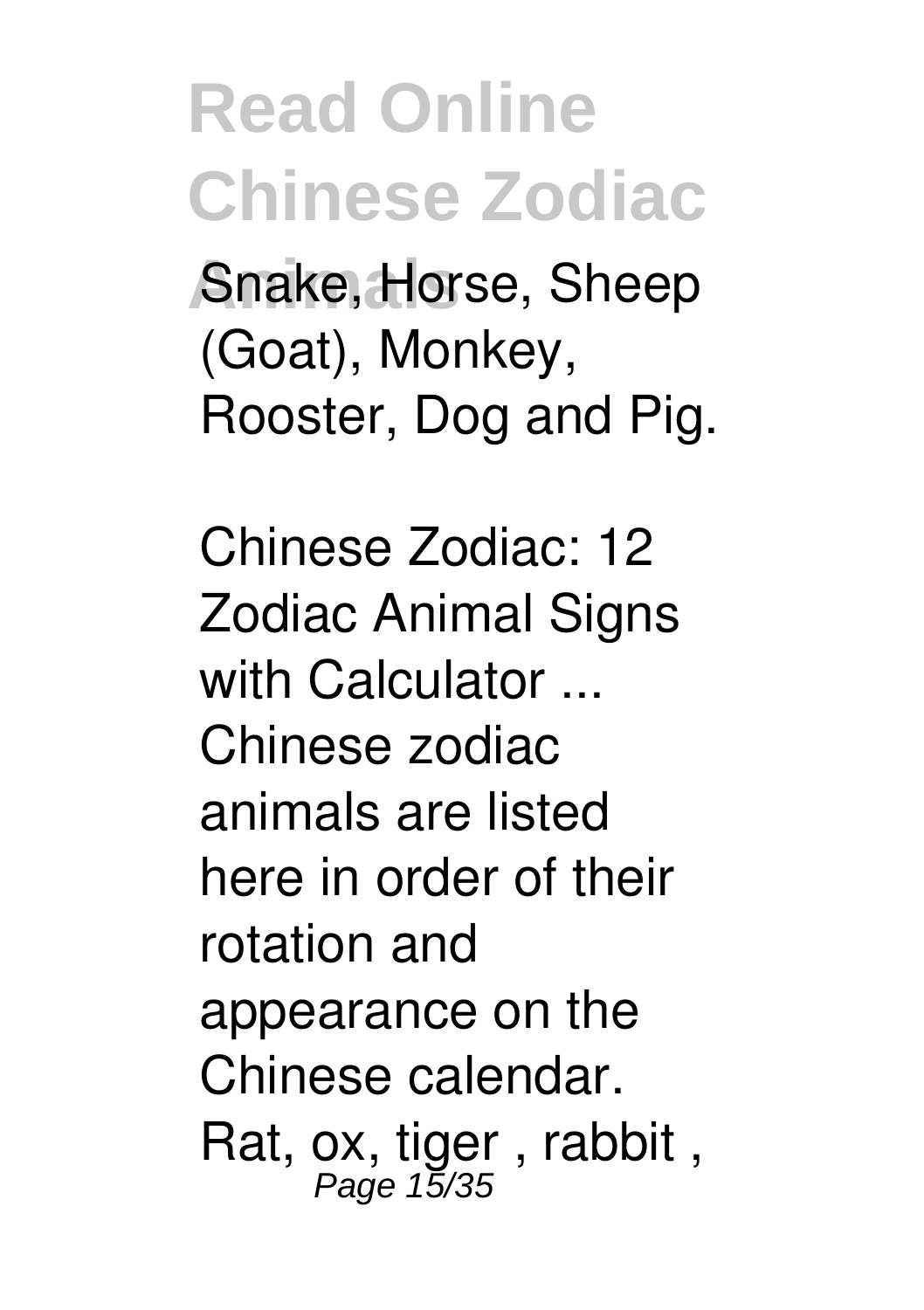**Animals** dragon , snake , horse , sheep, monkey, rooster, dog and the boar.

**Chinese Zodiac Animals Signs, Meanings & Elements** Sheep <sup>[</sup> Element Earth, Yin, 4th Trine. Monkey <sup>[]</sup> Element Metal, Yang, 1st Trine. Rooster II Element Metal, Yin, Page 16/35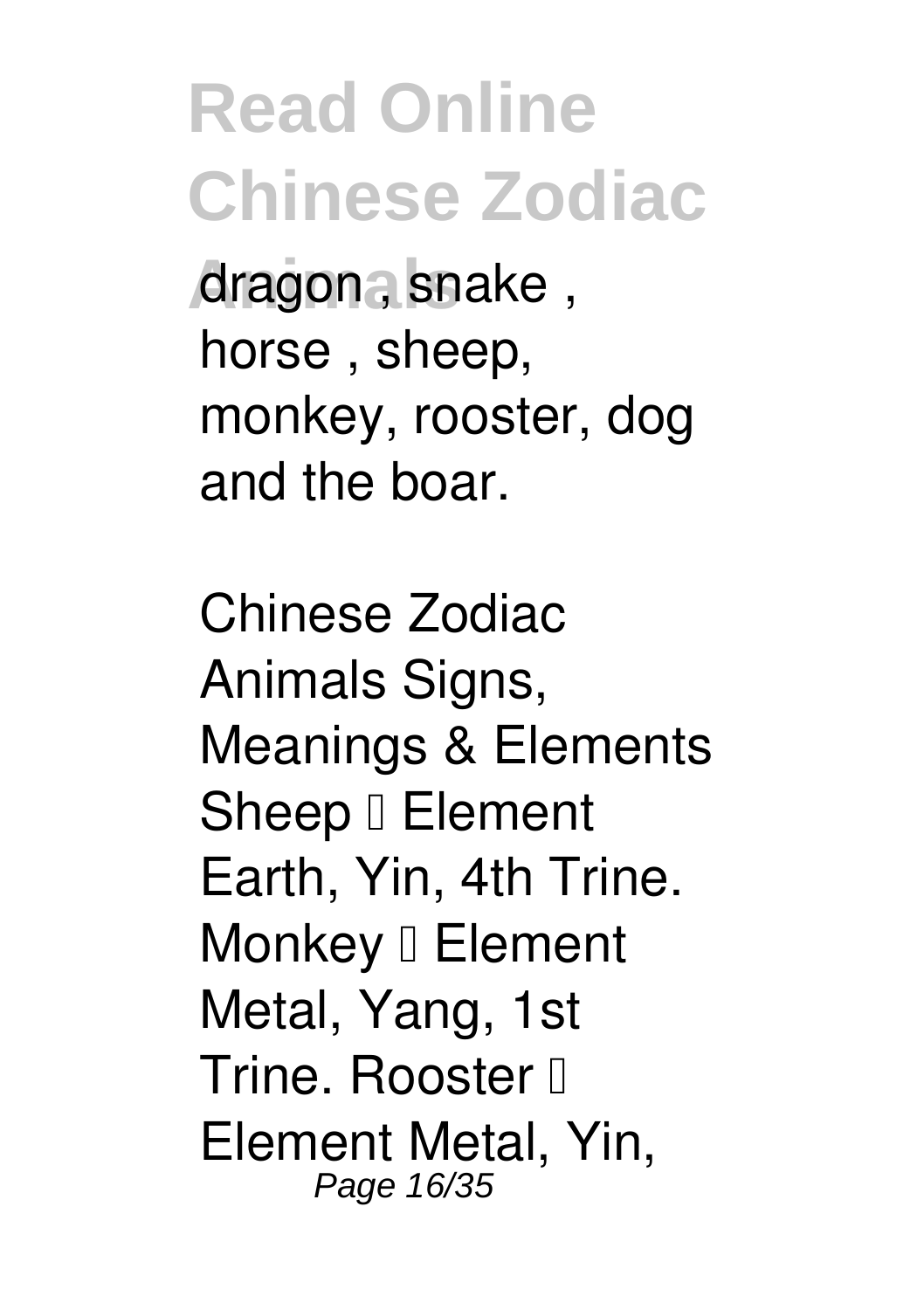**Read Online Chinese Zodiac And Trine. Dog I** Element Earth, Yang, 3rd Trine. Pig II Element Water, Yin, 4th Trine. The Chinese Zodiac signs based on animals came into being when Lord Buddha summoned all the animals to bid him adieu.

**Chinese Zodiac: The** Page 17/35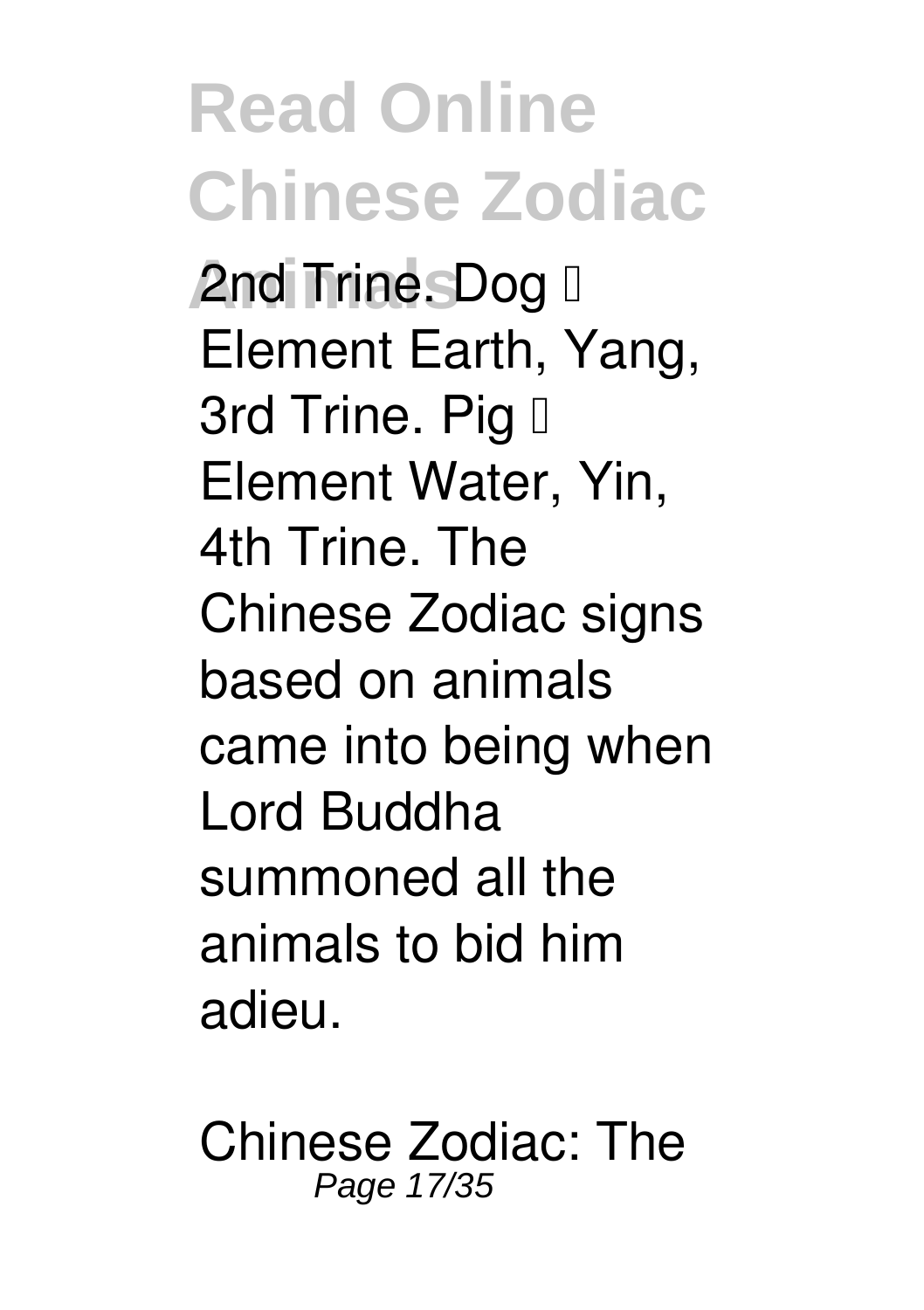**Animals 12 Zodiac Animals and Their Traits** 狗 (gǒu) 1934, 1946, 1958, 1970, 1982, 1994, 2006, 2018, 2030. Pig.  $\lfloor$  (zhū) 1935, 1947, 1959, 1971, 1983, 1995, 2007, 2019, 2031. Maybe you think your zodiac year (  $\text{III}$  / ben ming nian) will be lucky. It's your year after all. However, it's Page 18/35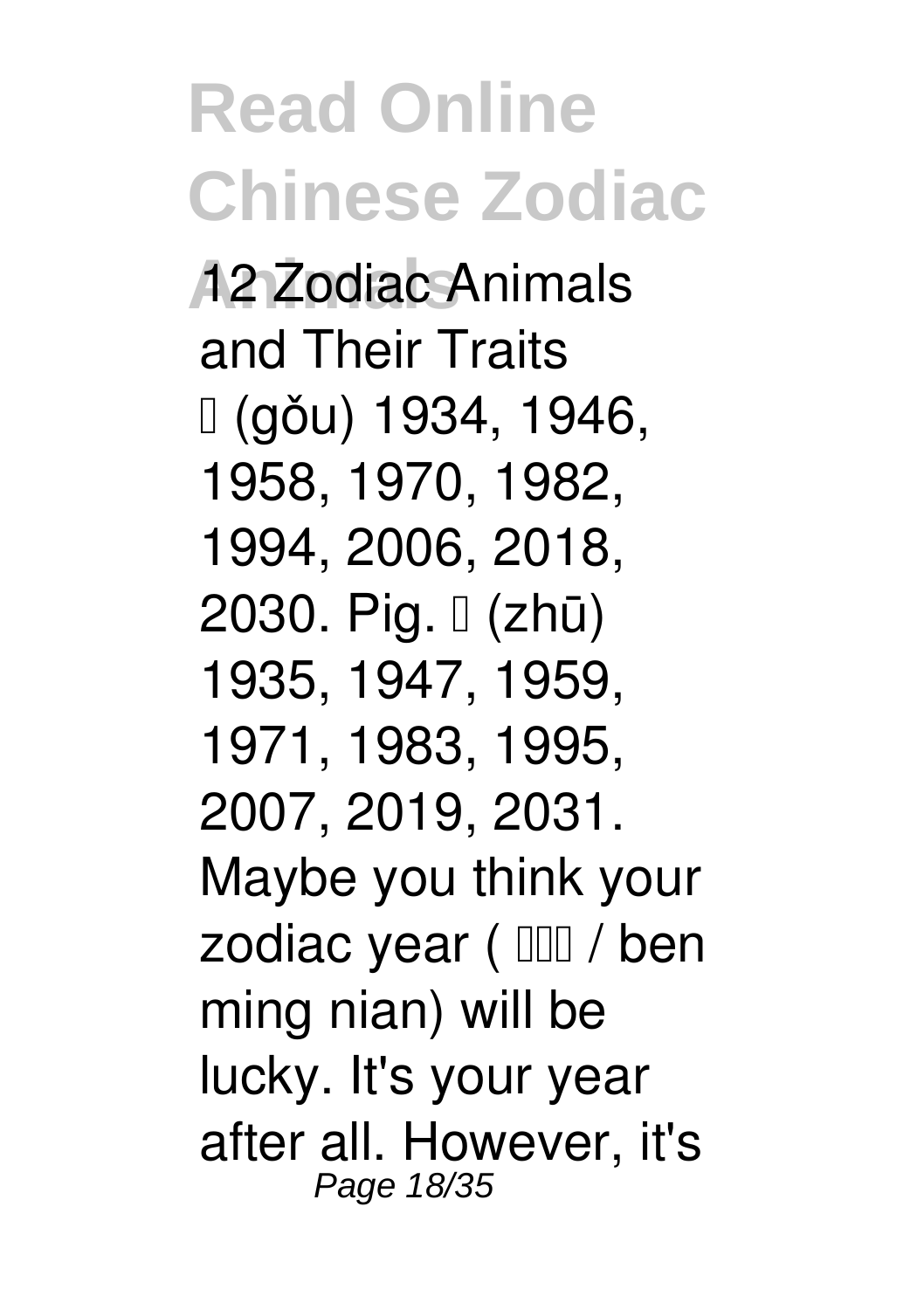**Animals** the total opposite. It's seen as a hurdle you have jump over.

**Chinese Zodiac: 12 Animal Signs, Compatibility, Horoscopes** Chinese zodiac is an ancient year counting system based on a twelve-year cycle which is widely used in eastern astrology. Page 19/35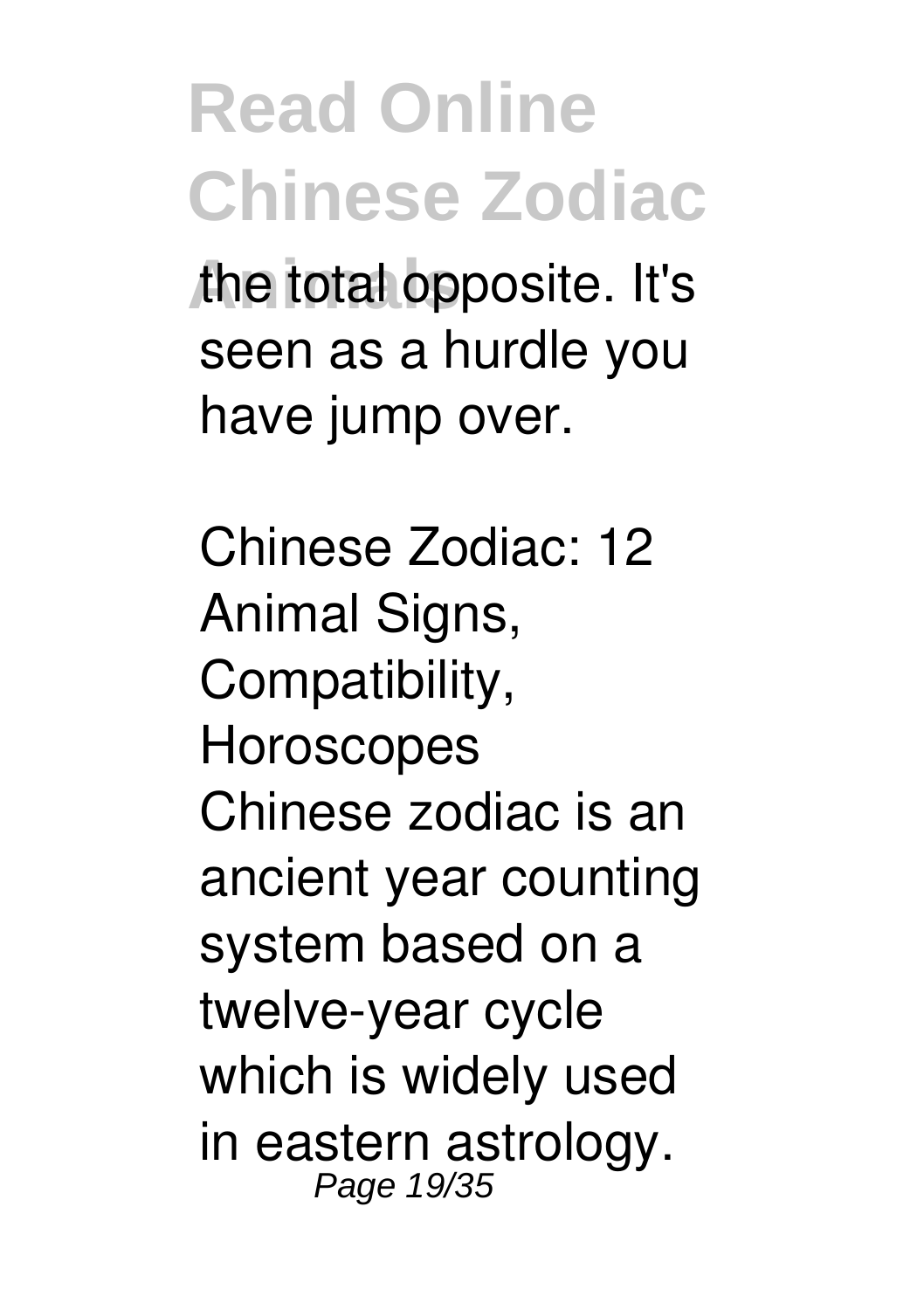**Animals** The 12 animal signs of Chinese Zodiac are rat, ox, tiger, rabbit, dragon, snake, horse, goat, monkey, rooster, dog, and pig.

**Chinese Zodiac - Your Animal Sign Explained | Ask Astrology** Horse Zodiac. Born year of the Horse: 1906, 1918, 1930, Page 20/35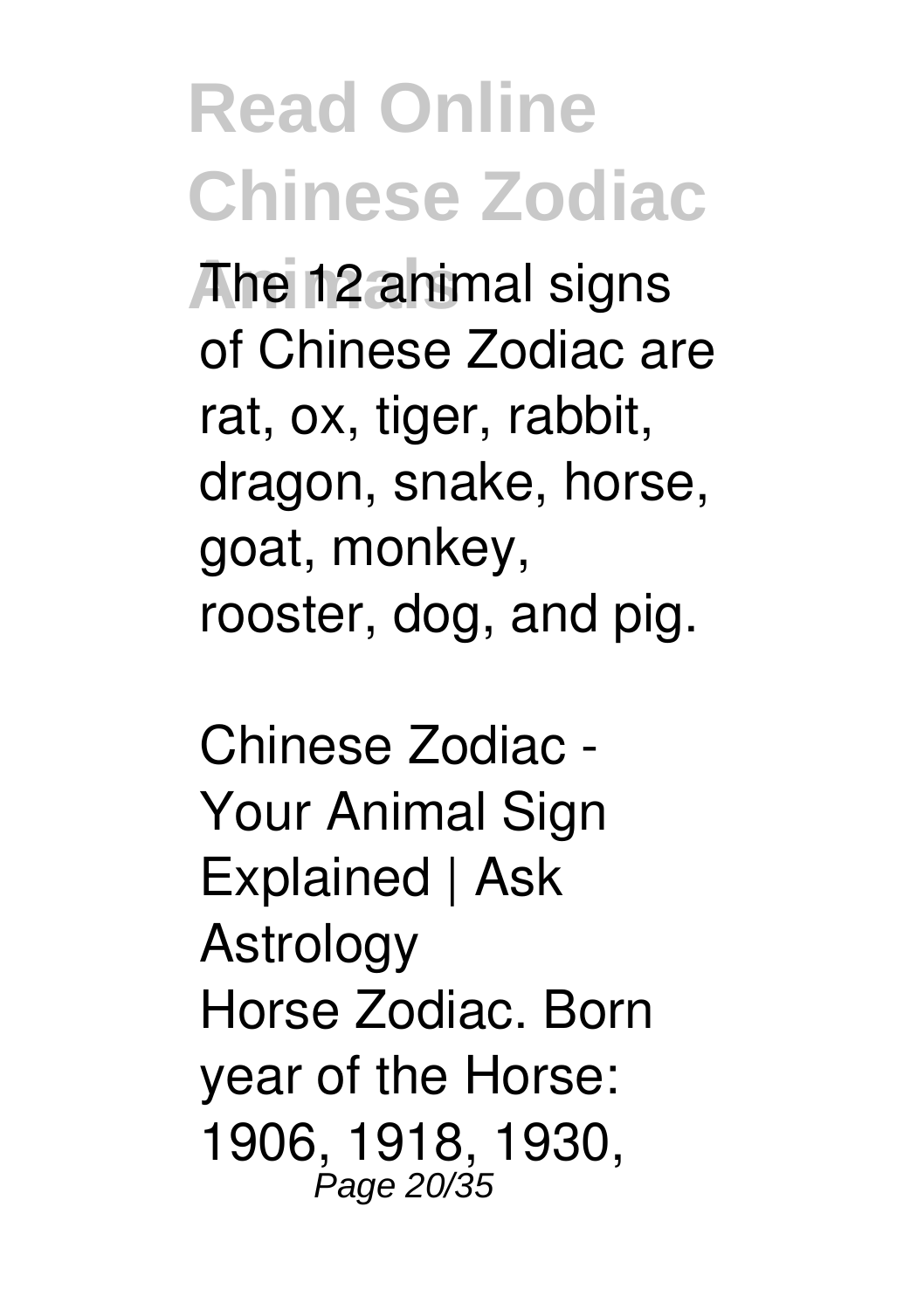**Read Online Chinese Zodiac Animals** 1942, 1954, 1966, 1978, 1990, 2002, 2014, 2026. The Chinese zodiac sign Horse is a jubilant, social creature that is always in motion. Multitasking is the Horsells middle name. and risk-taking makes the Horse feel alive.

**Chinese Zodiac - All About 12 Zodiac** Page 21/35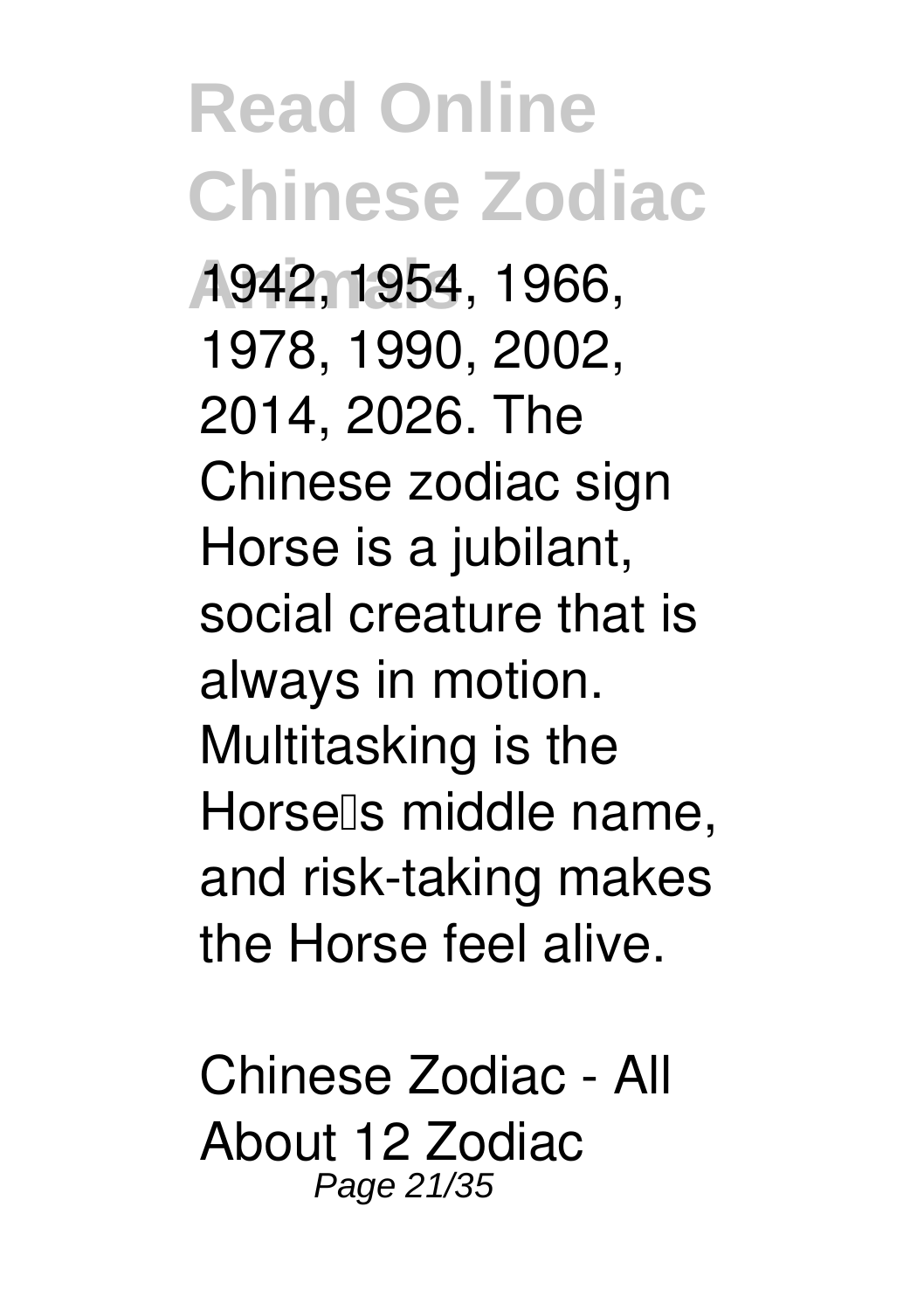**Animals Animals, Trines ...** Chinese zodiac is an ancient year counting system based on a twelve-year cycle which is widely used in eastern astrology. The 12 animal signs of Chinese Zodiac are rat, ox, tiger, rabbit, dragon, snake, horse, goat, monkey, rooster, dog, and pig. Chinese Zodiac, 12 Page 22/35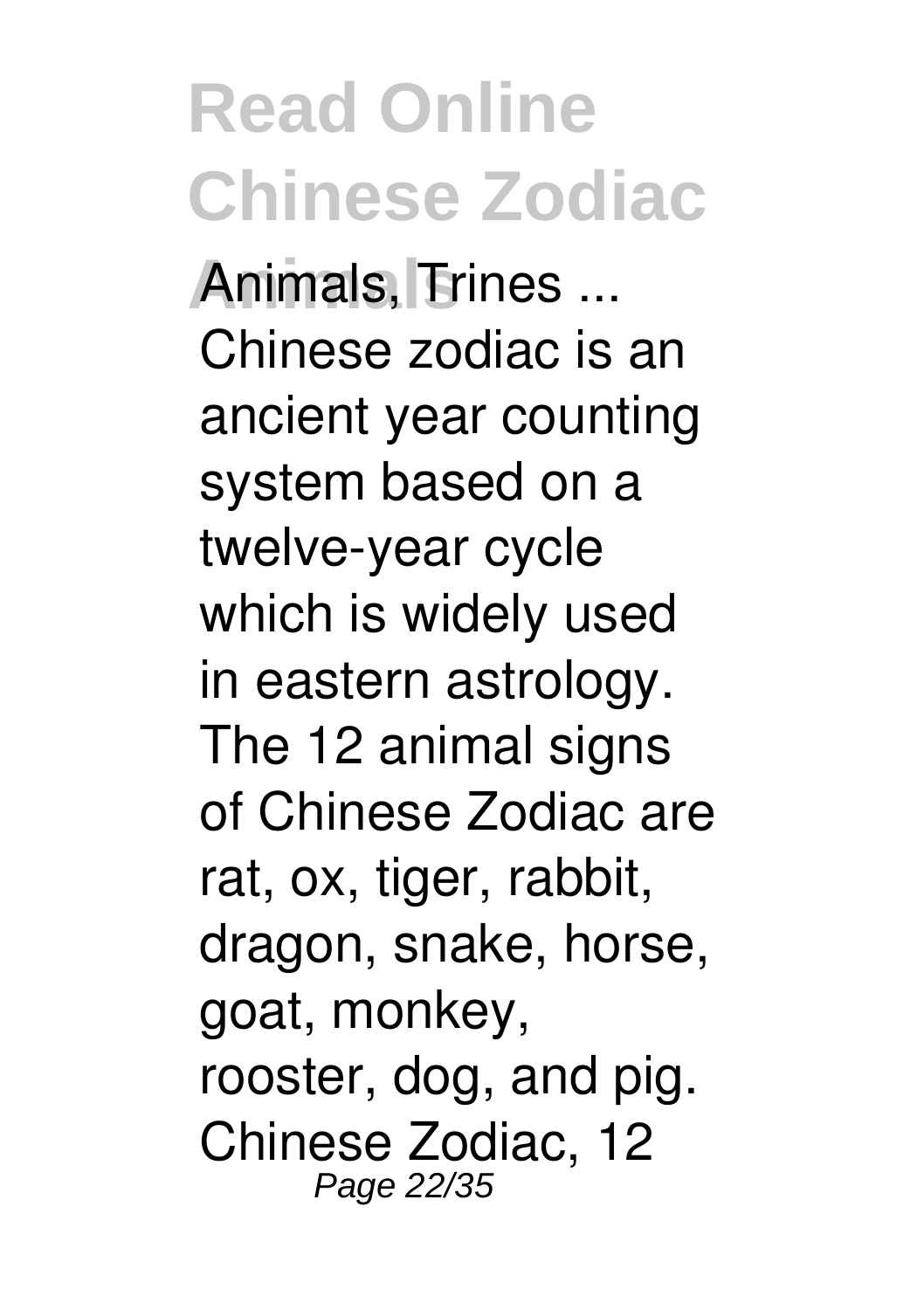**Animals** Zodiac Animals, Find Your Zodiac Sign

**The 12 Signs of the Chinese Zodiac - Exemplore - Paranormal** Chinese zodiac signs identify birth years with certain animals including the Rat, the Ox, the Tiger, the Rabbit, the Dragon, the Snake, the Horse, Page 23/35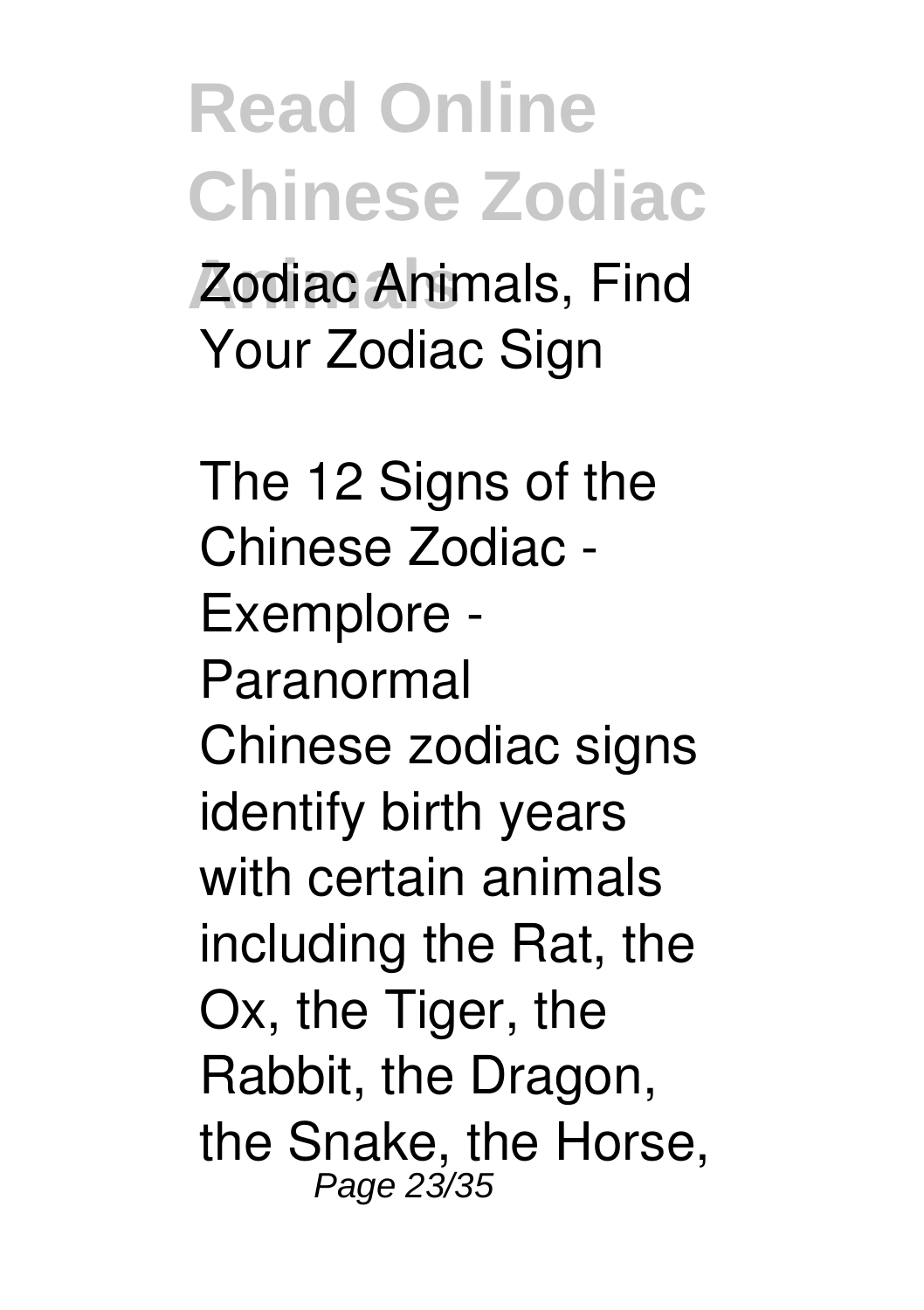the Goat, the Monkey, the Rooster, the Dog and ...

**Chinese Zodiac: What is the Earth Monkey horoscope and ...** The Chinese Zodiac is based on a twelveyear cycle, each year in that cycle related to an animal sign. The 12 animals in order are -Rat, Ox, Tiger, Page 24/35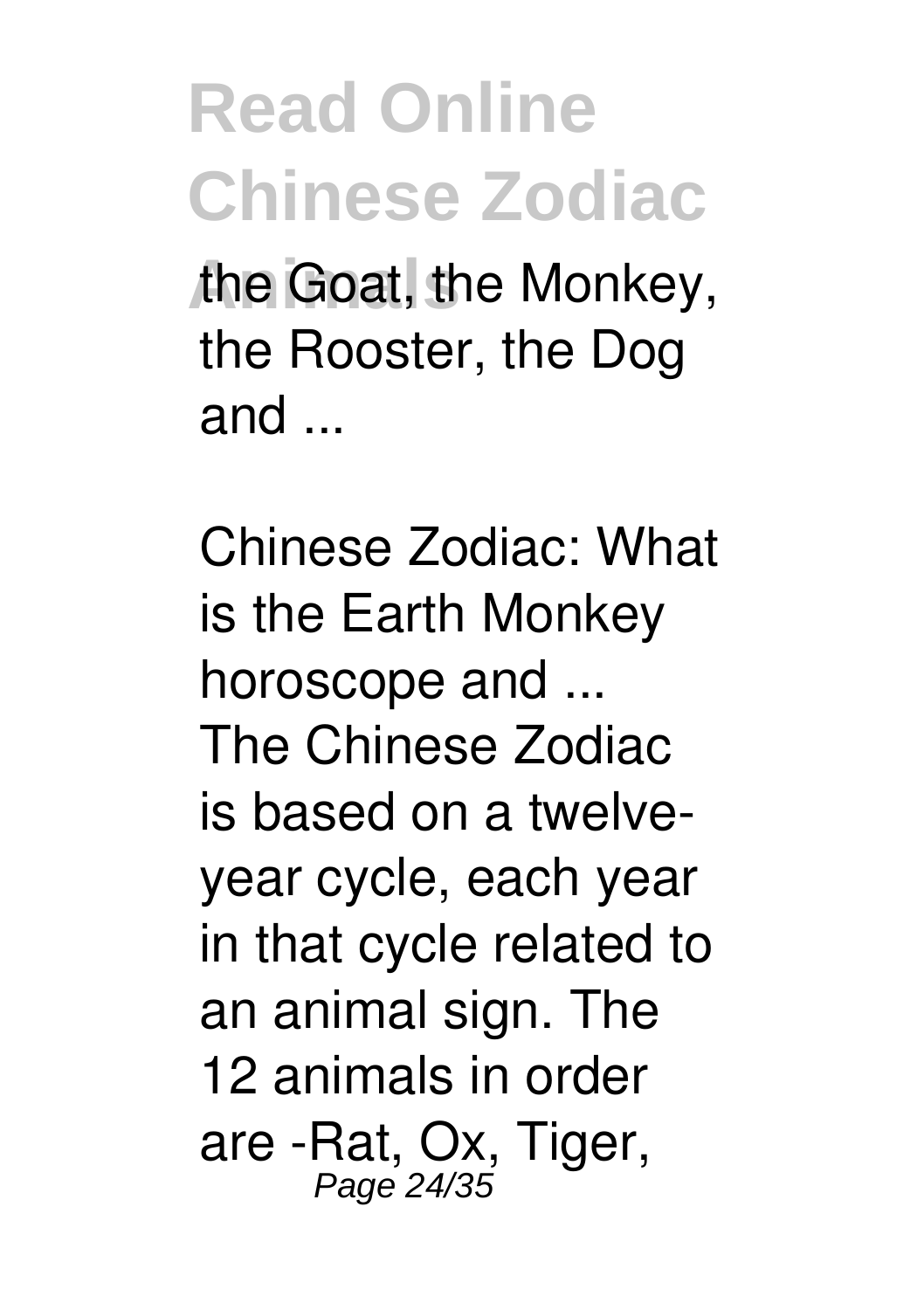**Animals** Rabbit, Dragon, Snake, Horse, Goat, Monkey, Rooster, Dog, and Pig. Each Chinese zodiac animal has personality traits assigned to it by the ancient Chinese.

**Chinese Zodiac - 12 Animal Signs With Their Meanings ...** The rat is one of 12 Page 25/35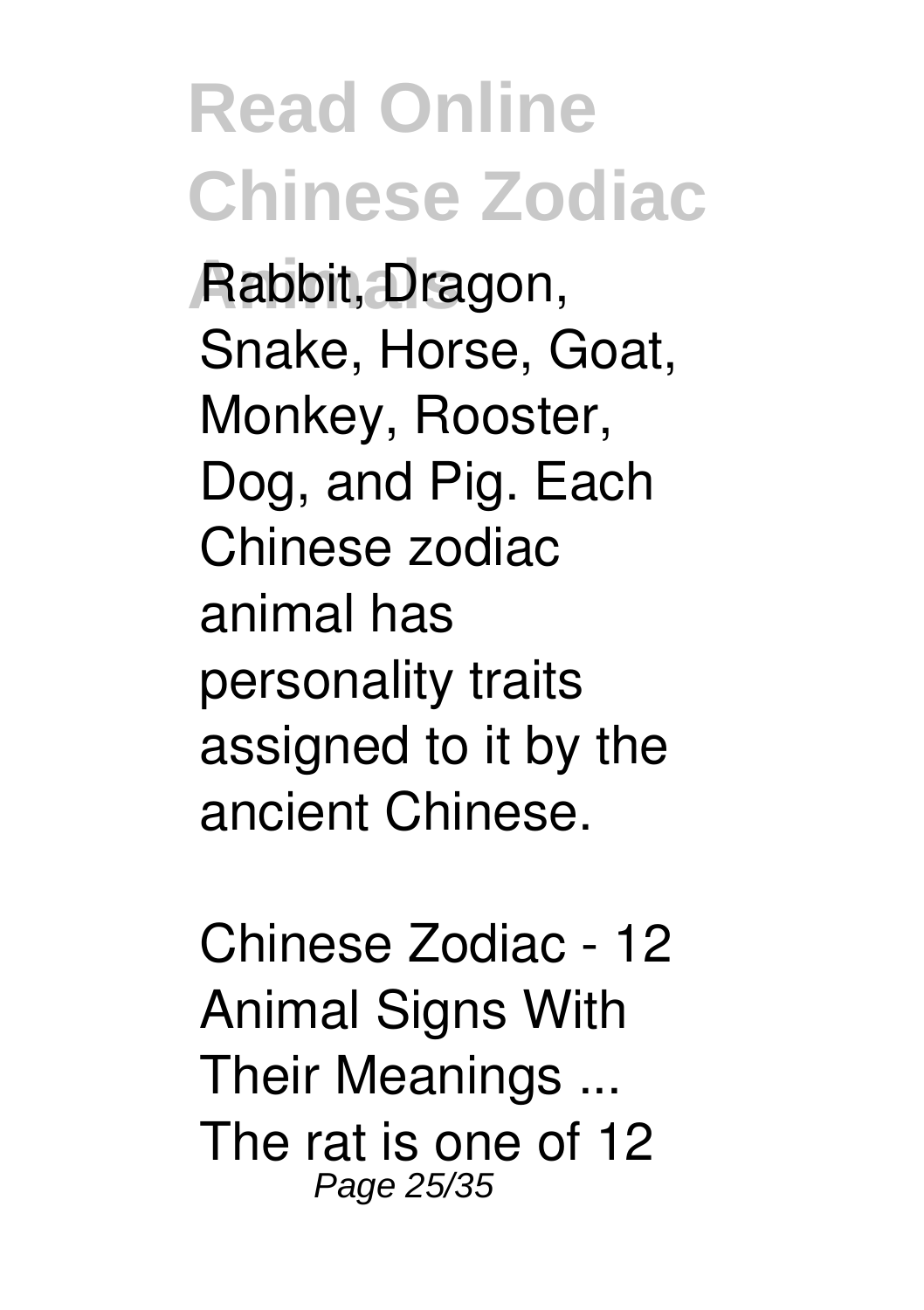**Animals** animals in the Chinese zodiac (Shēngxiào, or III). which is based on a 12-year cycle. The Year of the Rat begins on Chinese New Year, ending the year of the Boar. People born in the Year of the Rat are traditionally considered to be imaginative, Page 26/35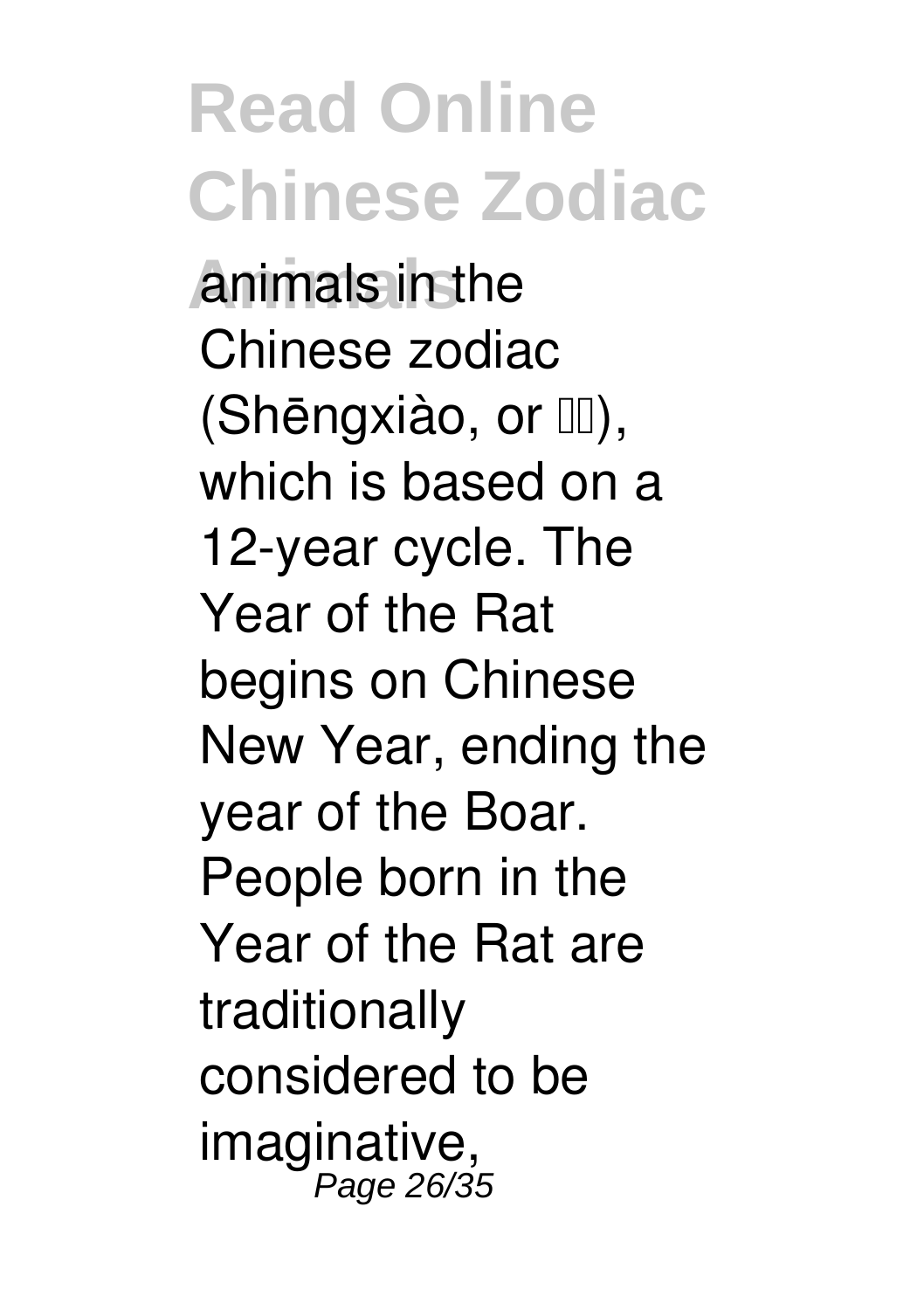#### **Read Online Chinese Zodiac** *Anderous, successful,* popular, and curious.

2021: Year of the Ox

**Chinese zodiac - Time and Date** Chinese zodiac tells you the type of energy a particular year holds and how the animal sign for that year interacts with that specific group. The life force has a sixty-Page 27/35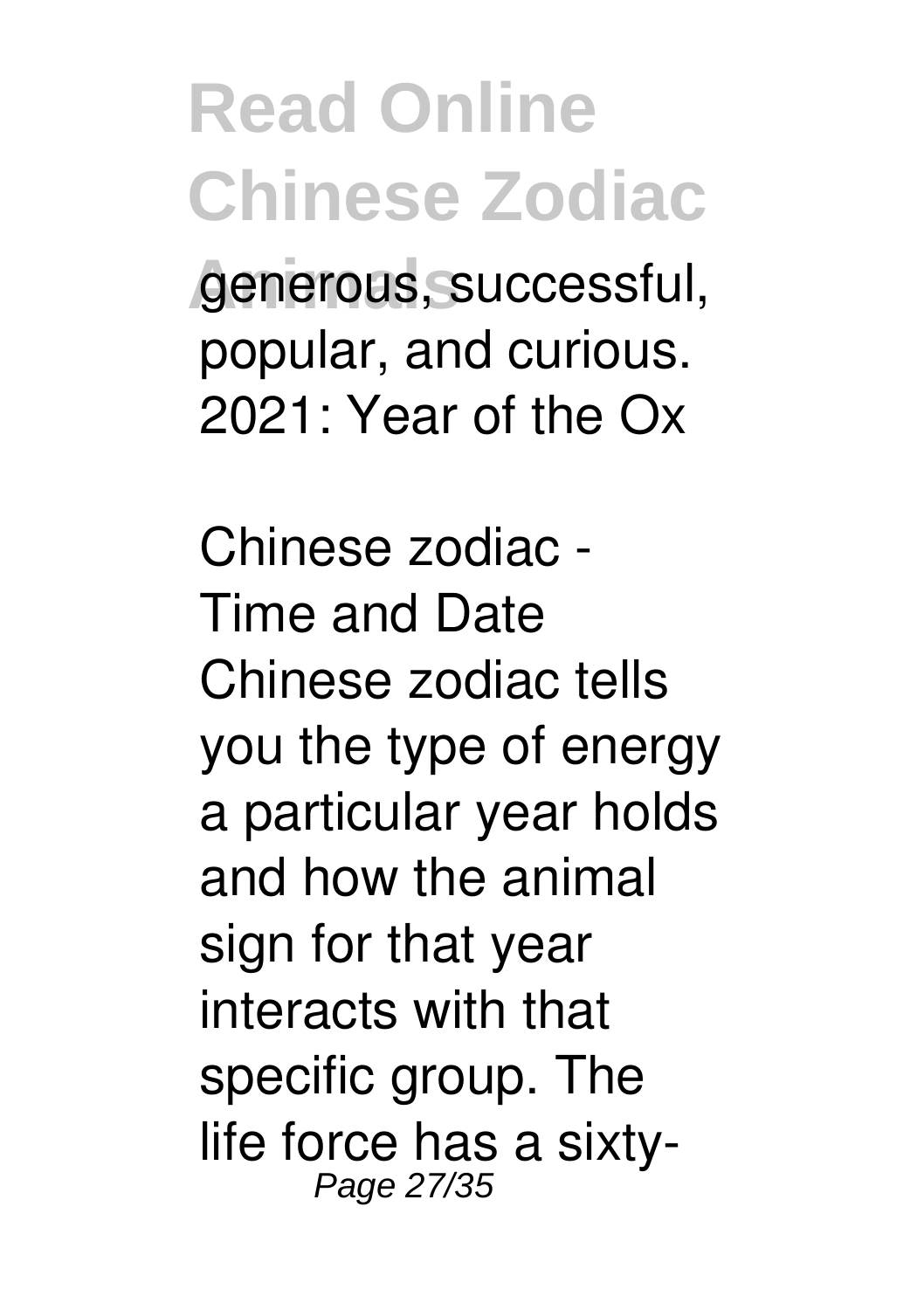**Animals** year cycle divided into five periods of twelve years, and every 12 years have an animal name like Dog, Dragon, Monkey, and more.

**Chinese Zodiac 2021 » Facts & Myths About 12 Animal Signs** As Chinese zodiac signs go, these two Page 28/35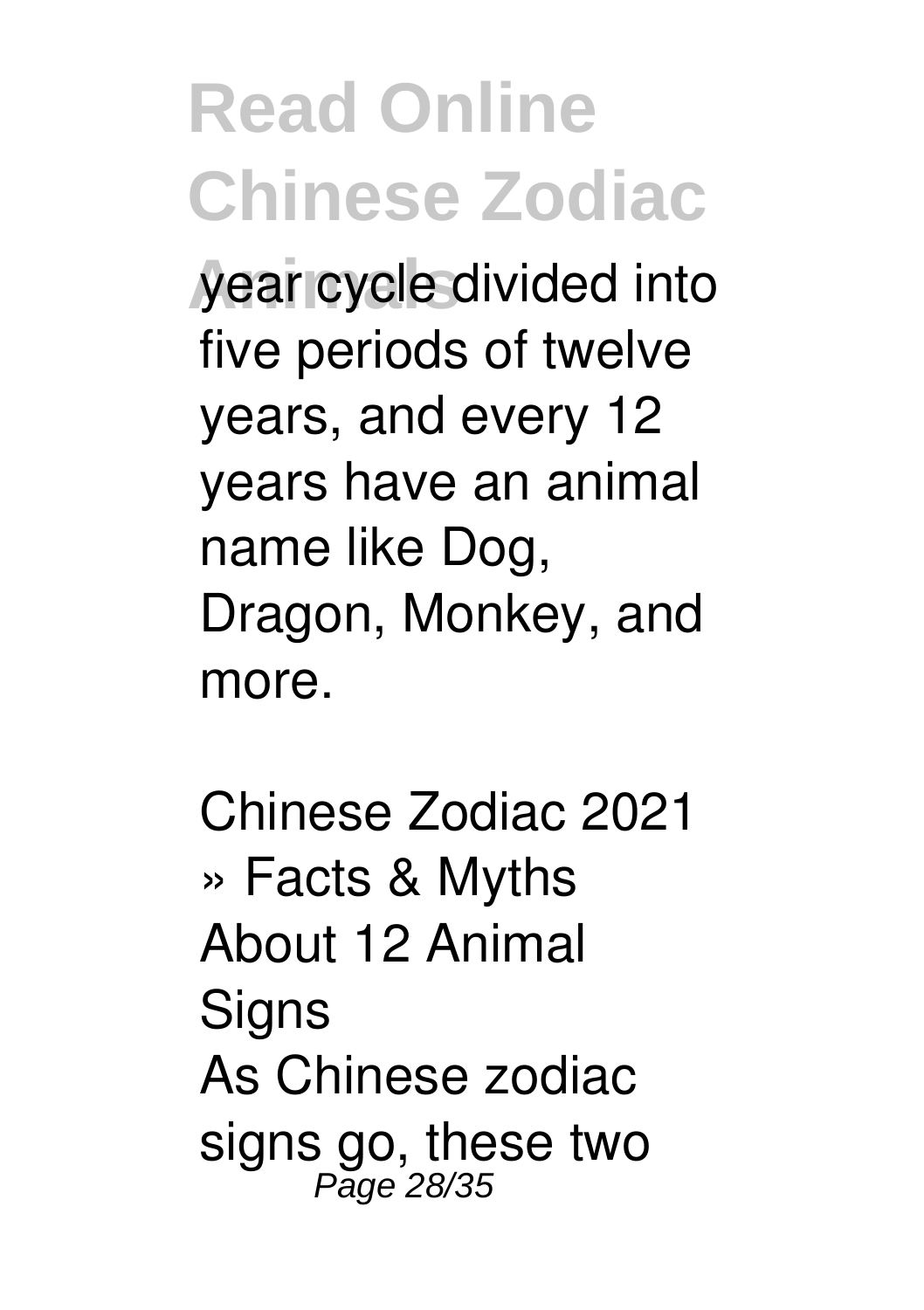**Animals** are highly compatible, mainly because Rooster is already used to working hard on a daily basis. "Ox offers the stability, faithfulness, and sincerity that...

**What 2021 Has in Store for You, Based on Your Chinese ...** COMPATIBILITY in astrology between the Page 29/35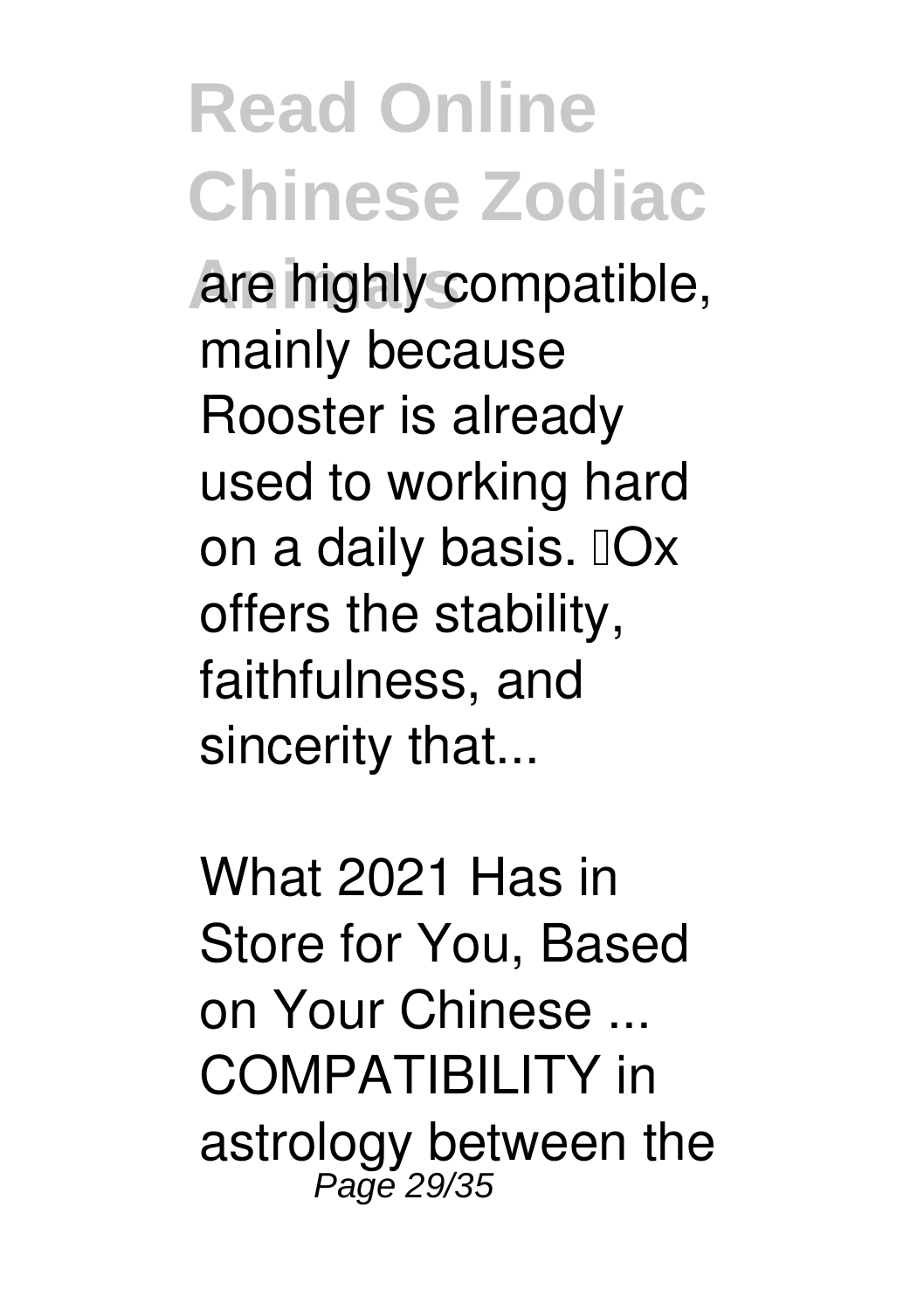**Read Online Chinese Zodiac** signs is used to compare how personalities mesh with each other. Chinese zodiac signs identify birth years with certain animals including the Rat, the Ox, the Tiger, the Rabbit, the Dragon, the Snake, the Horse, the Goat, the Monkey, the Rooster, the Dog and the Pig. Page 30/35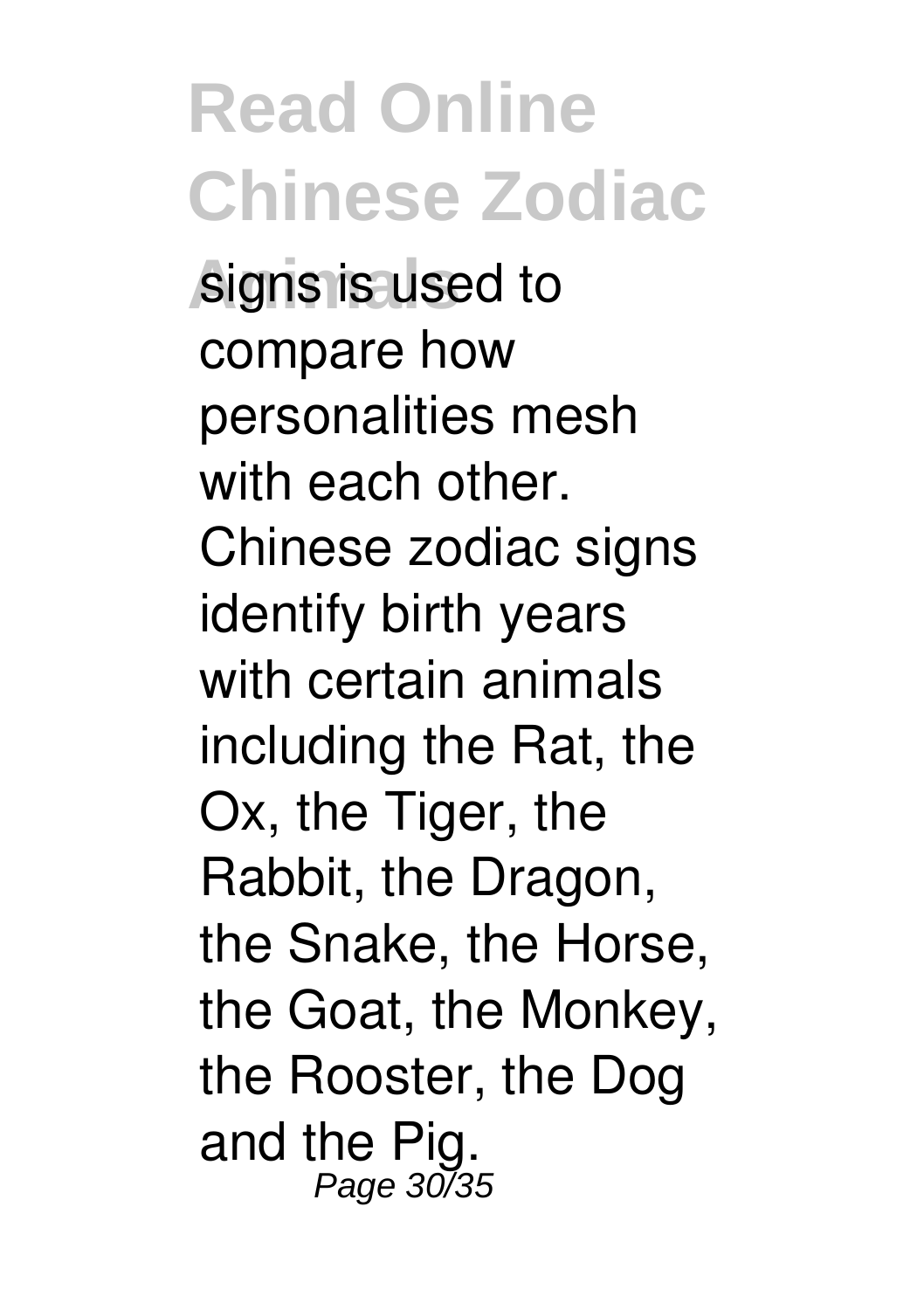**Read Online Chinese Zodiac Animals Chinese Zodiac Astrology: What signs are the most ...** Chinese zodiac or astrology is made up of 12 animal signs that run on a 12-year cycle, i.e. each year is represented by an animal and is repeated after every 12 years. Traditionally, the Page 31/35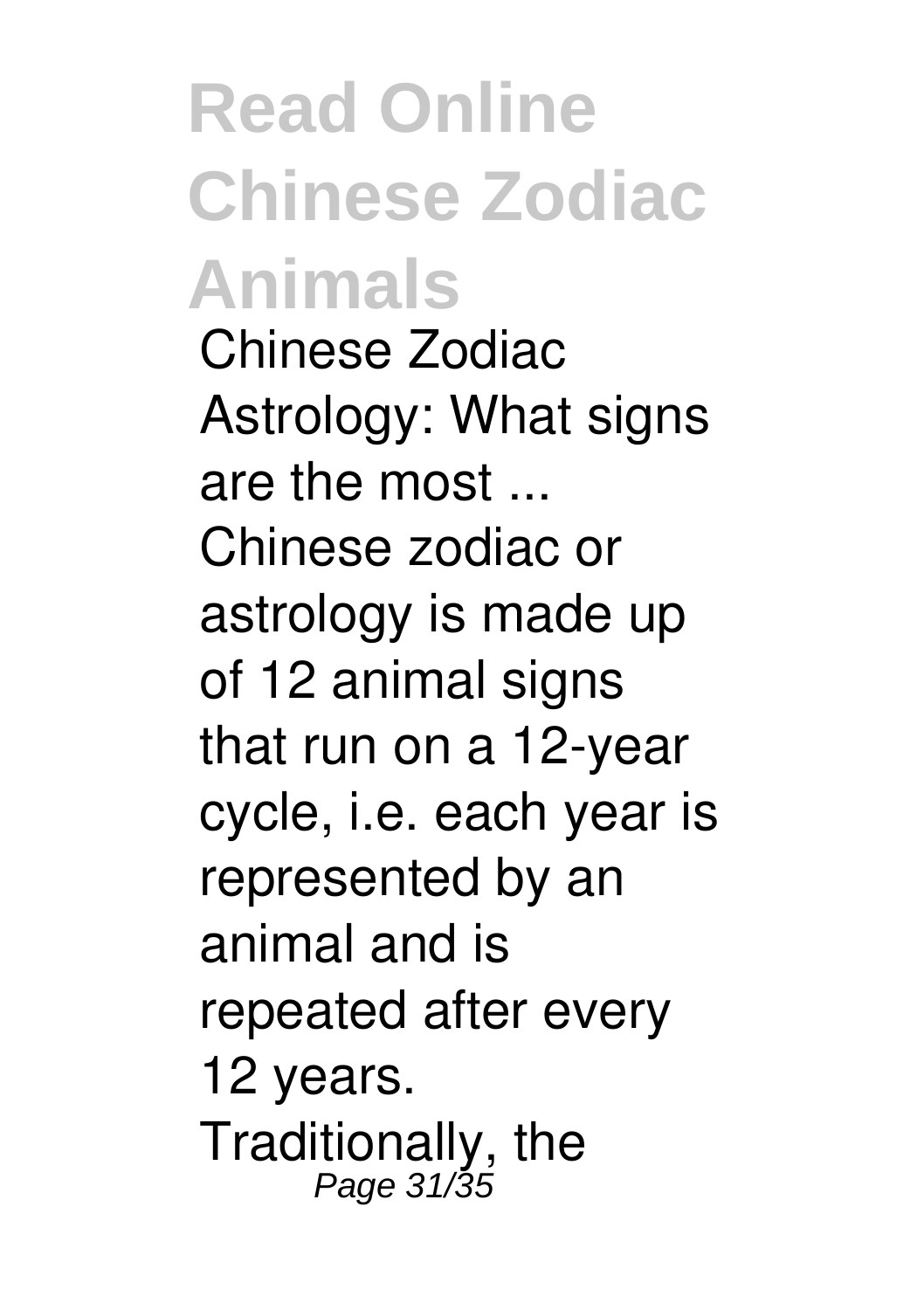**Animals** Chinese zodiac always starts with the Rat, so the right order of the zodiac is: Rat, Ox, Tiger, Rabbit, Dragon, Snake, Horse, Goat, Monkey, Rooster, Dog, Pig.

**The 12 Chinese Zodiac Animals | That's Mandarin Blog** Chinese astrology has zodiac signs that Page 32/35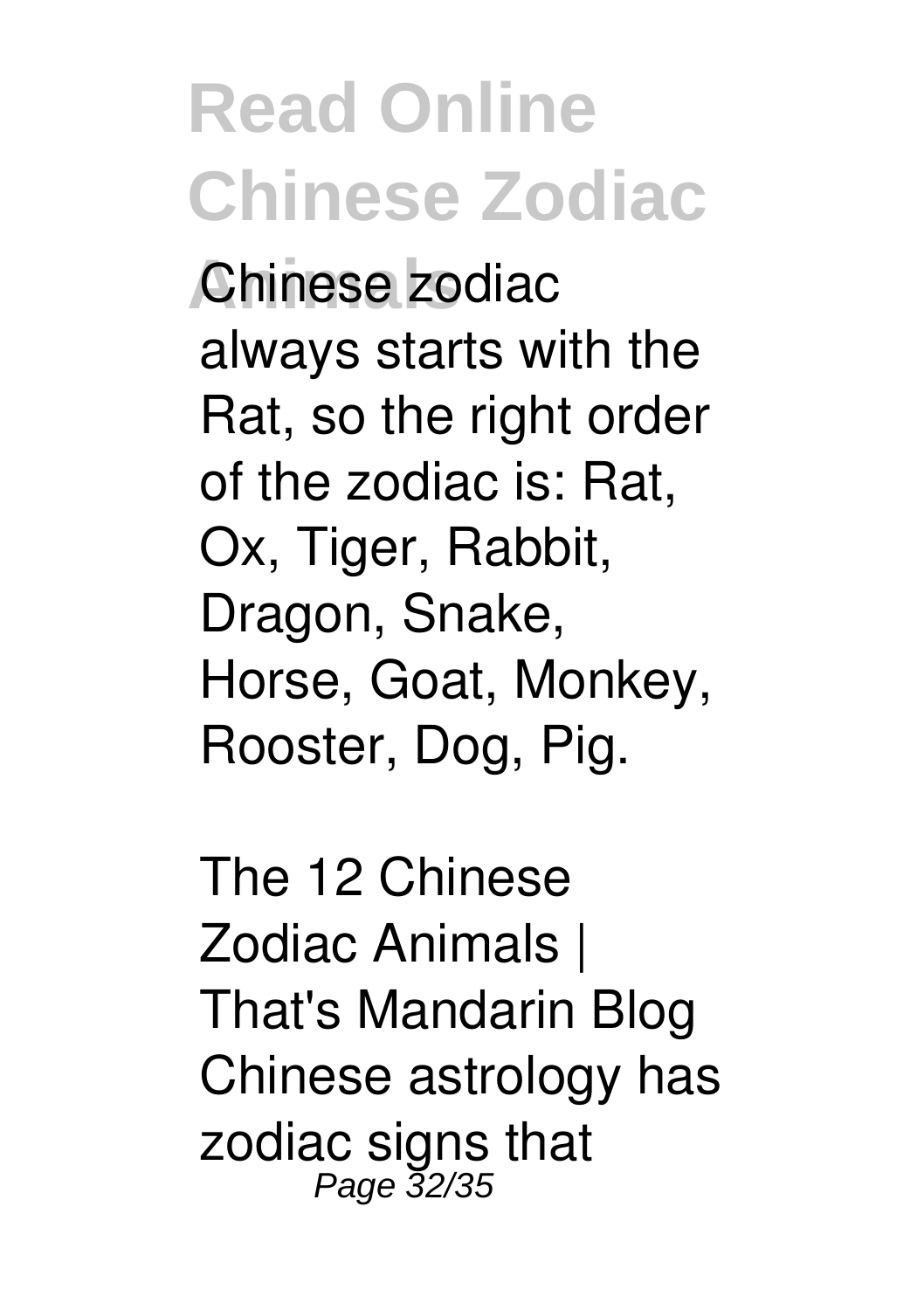**Read Online Chinese Zodiac Animals** reveal your personality traits and they are symbolized by animals. You have a Chinese animal sign, just like you do a Western zodiac sign.

**Chinese Zodiac Animal Signs: Years And Meanings | YourTango** 1938, 1950, 1962, 1974, 1986, 1998, Page 33/35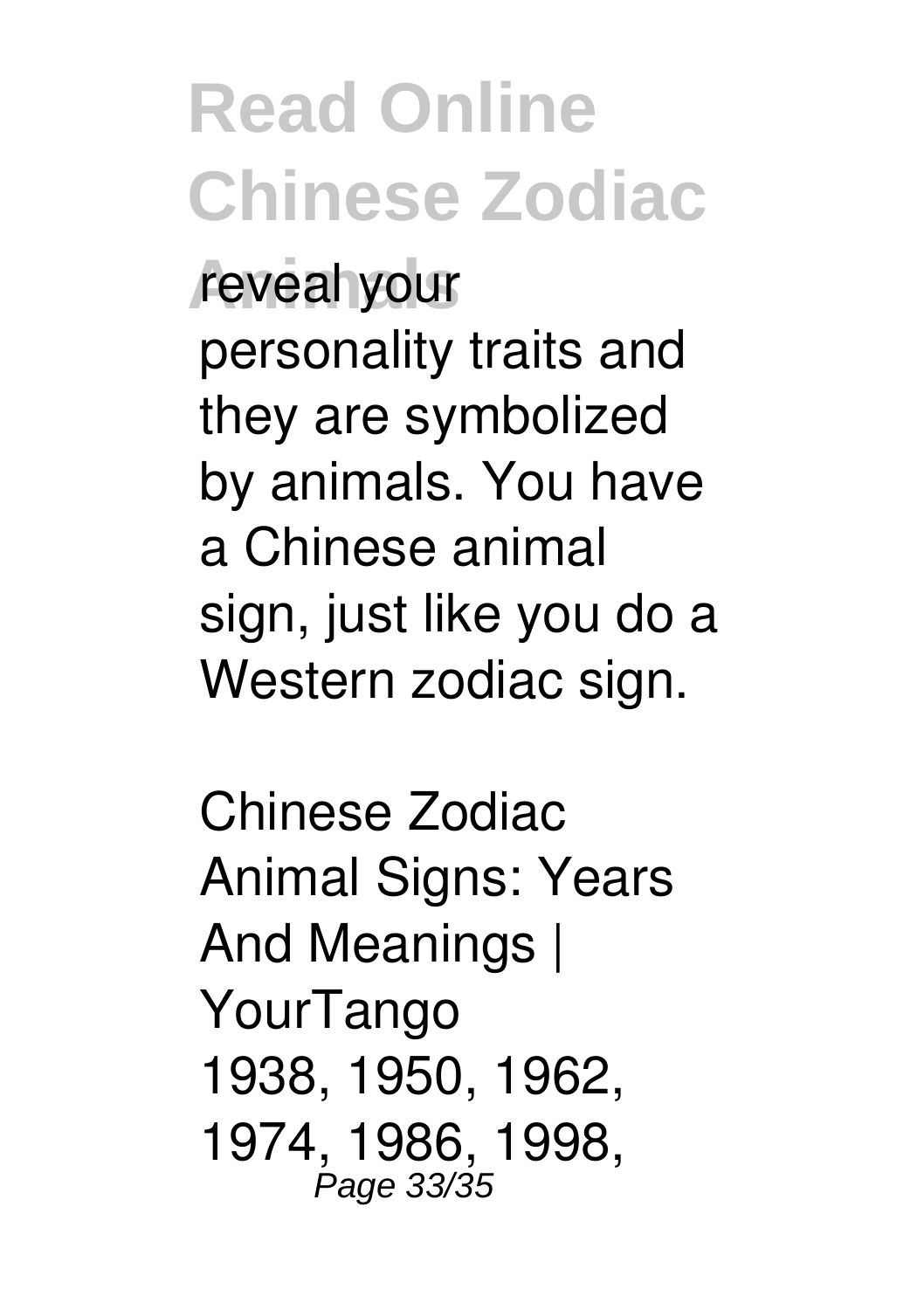**Read Online Chinese Zodiac Animals** 2010, 2022Tiger. 1939, 1951, 1963, 1975, 1987, 1999, 2011, 2023Rabbit. 1940, 1952, 1964, 1976, 1988, 2000, 2012, 2024Dragon. 1941, 1953, 1965, 1977, 1989, 2001, 2013, 2025Snake. 1942, 1954, 1966, 1978, 1990, 2002, 2014, 2026 Horse. 1943, 1955, 1967, Page 34/35